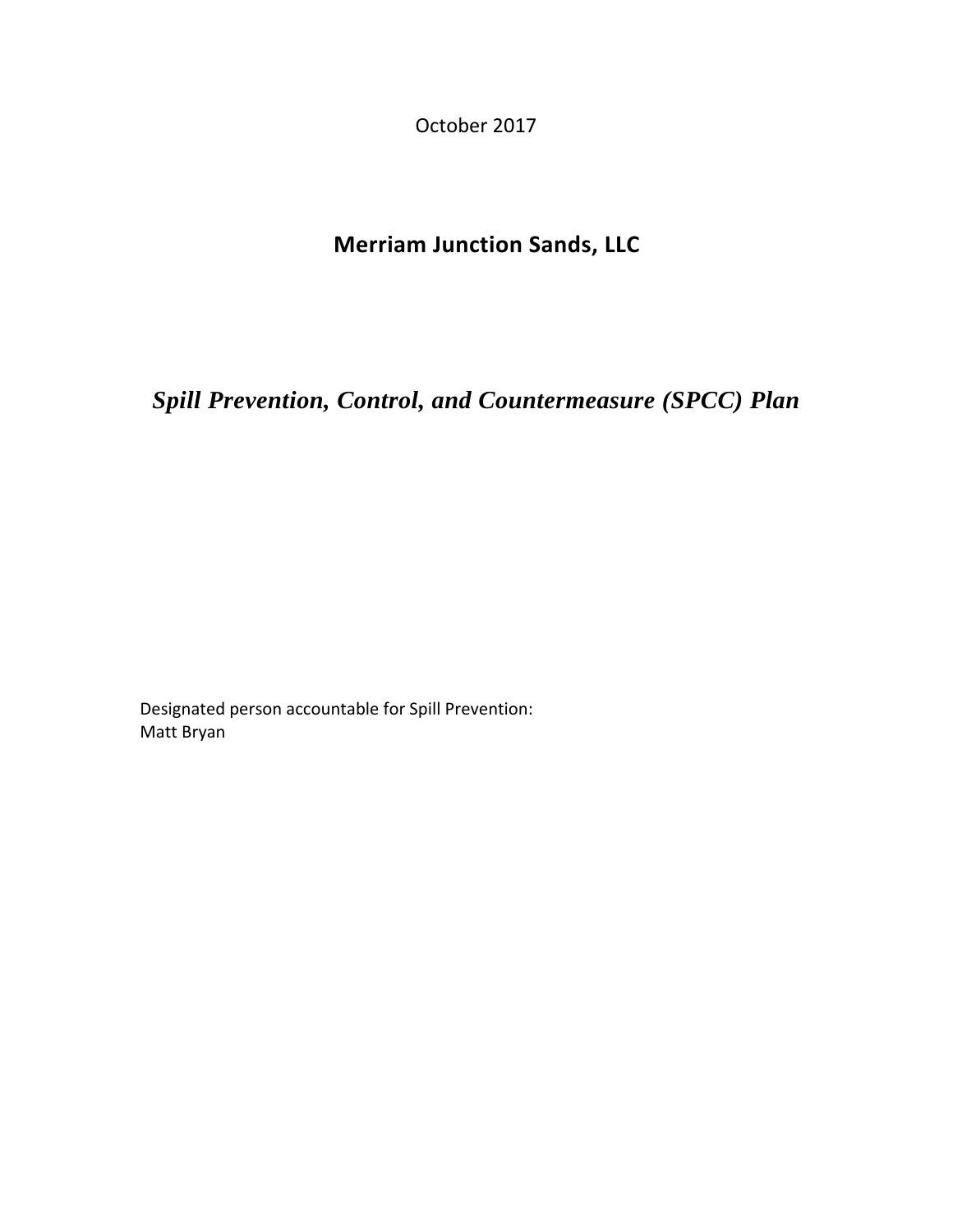**Contents**

|     | 1.0 Introduction     |                                                                                       |   |
|-----|----------------------|---------------------------------------------------------------------------------------|---|
| 2.0 | <b>Certification</b> |                                                                                       |   |
|     |                      |                                                                                       |   |
|     |                      |                                                                                       |   |
|     |                      |                                                                                       |   |
| 3.0 |                      | <b>Regulatory Applicability</b>                                                       | 2 |
|     |                      |                                                                                       |   |
|     |                      | 3.2 Minnesota Oil and Hazardous Substances Discharge Preparedness, Minnesota Statutes |   |
|     |                      |                                                                                       |   |
|     |                      | 3.3 Requirement to Prepare and Implement a SPCC Plan - 40 CFR § 112.3  3              |   |
|     |                      |                                                                                       |   |
|     | 3.5                  |                                                                                       |   |
|     | 3.6                  |                                                                                       |   |
|     | 3.7                  |                                                                                       |   |
|     |                      | 3.8 Amendment of SPCC Plan by Owners or Operator - 40 CFR § 112.5  5                  |   |
|     | 3.9                  |                                                                                       |   |
|     |                      | 3.10 Technical Amendment Engineer Certification - 40 CFR §112.5(c)  6                 |   |
| 4.0 |                      | <b>General Requirements</b>                                                           | 8 |
|     |                      |                                                                                       |   |
|     | 4.1.1                |                                                                                       |   |
|     | 4.1.2                |                                                                                       |   |
|     | 4.1.3                |                                                                                       |   |
|     | 4.1.4                |                                                                                       |   |
|     | 4.1.5                |                                                                                       |   |
|     |                      |                                                                                       |   |
|     | 4.2.1                |                                                                                       |   |
|     | 4.2.2                |                                                                                       |   |
|     | 4.2.3                | Countermeasures for Discharge Discovery, Response and Cleanup - 40 CFR $\S$ 112.7     |   |
|     |                      |                                                                                       |   |
|     | 4.2.4                |                                                                                       |   |
|     | 4.2.5                | Emergency Response Contact List - 40 CFR § 112.7 (a)(3)(vi) 13                        |   |
|     | 4.2.6                |                                                                                       |   |
|     | 4.2.7                |                                                                                       |   |
|     | 4.2.8                |                                                                                       |   |
|     | 4.2.9                |                                                                                       |   |
|     | 4.2.10               | Inspections, Testing, and Recordkeeping - 40 CFR § 112.7 (e) 20                       |   |
|     | 4.2.11               |                                                                                       |   |
|     | 4.2.12               |                                                                                       |   |

Page i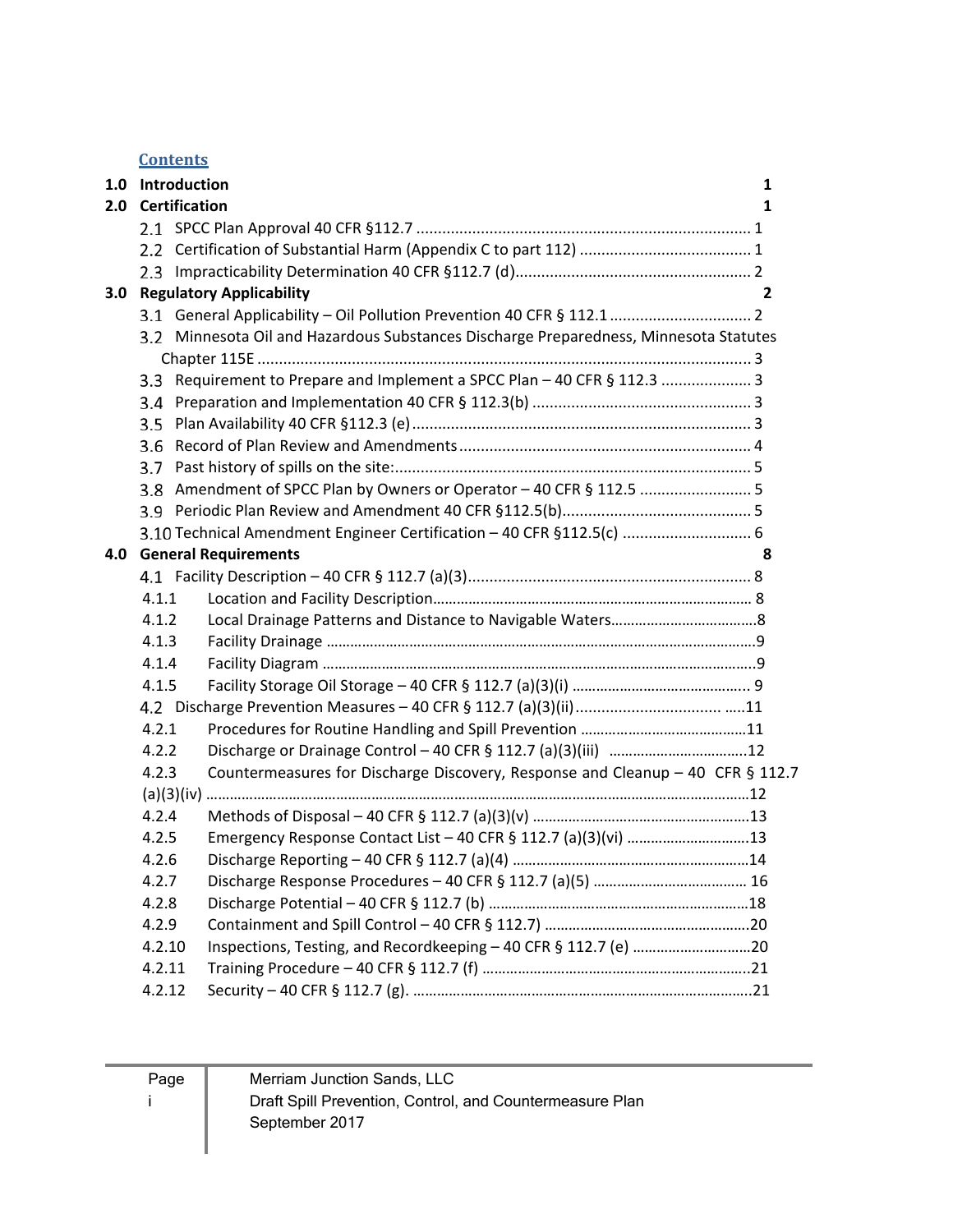Tables Table 1: Five Year Review Table 2: Technical Amendment Log Table 3: Oil Type and Storage Capacity Table 4: Spill Clean‐up and Disposal Methods Table 5: Reportable Quantities Table 6: Potential Spill Sources and Volumes

Appendices (to be included in final SPCC Plan) Substantial Harm Determination Form Stormwater Discharge Log Spill Report Form Inspection Forms Spill Response Material Inventory Training Records

Figures and Plans (to be included in final SPCC Plan) Figure 1: USGS Quad Map Excerpt Figure 2: Site Plan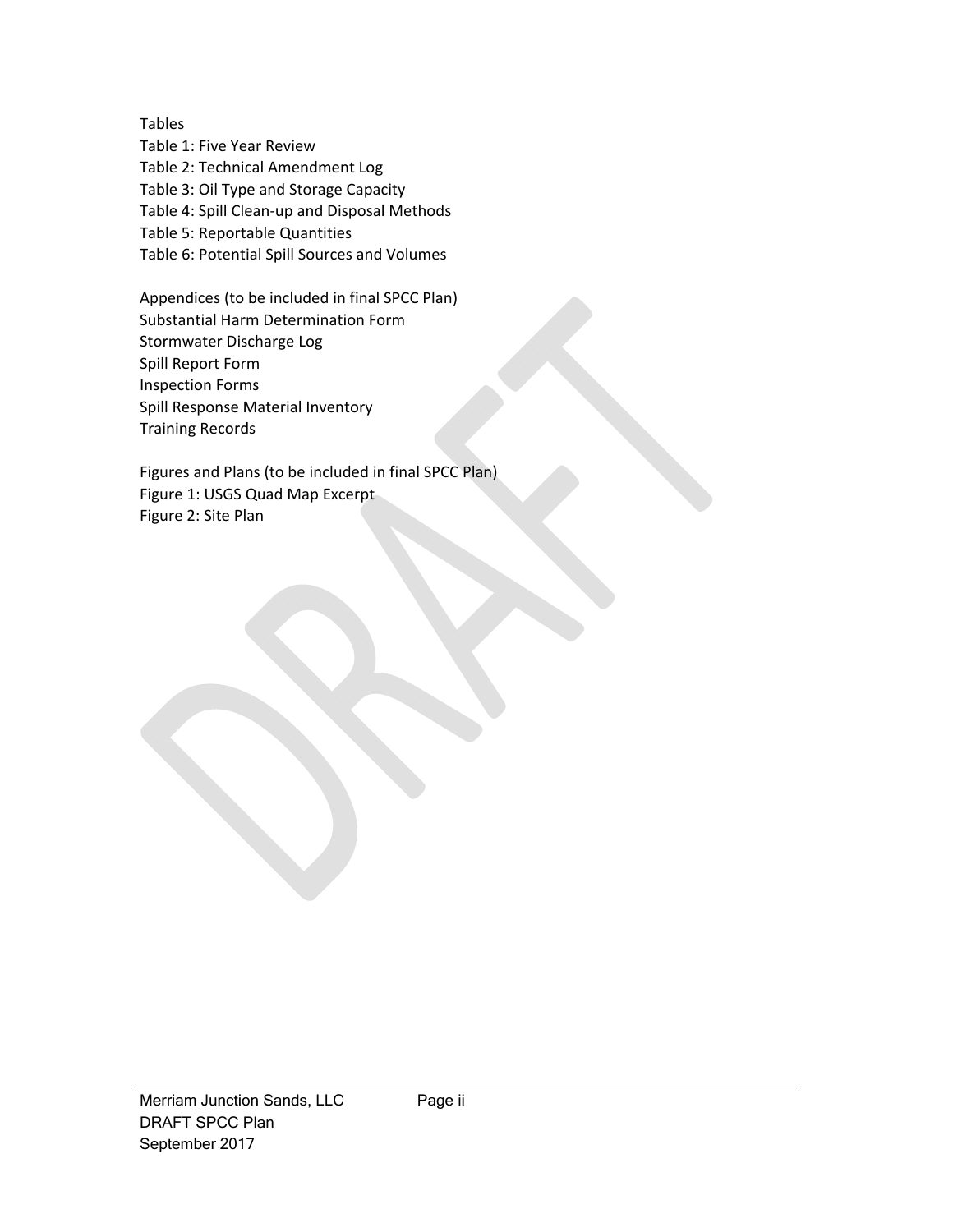#### **1.0 Introduction**

This Draft SPCC Plan has been prepared for the proposed Merriam Junction Sands, LLC (MJS) sandstone, limestone, and sand and gravel mining and processing facility (MJS Mine) located in Scott County, MN. It is anticipated that the proposed MJS Mine will have over 1,320 gallons of above ground storage of fuels and will therefore be subject to the federal requirements of 40 CFR §112. This plan will be finalized upon Project approval, once an alternative has been selected and final design completed for the Project.

#### **2.0 Certification**

Facility: Merriam Junction Sands, LLC 327 Marschall Rd; Suite 115 Shakopee, MN 55379

Certification 40 CFR §112.3 (d)

I attest that I am familiar with the provisions of Title 40 of the Code of Federal Regulations (40 CFR) Part 112; that I or my agent have visited and examined the MJS Mine; that this Spill Prevention, Control, and Countermeasures (SPCC) Plan has been prepared in accordance with good engineering practices, including consideration of applicable industry standards; that procedures for required inspections and testing have been established; and that the Plan is adequate for the Facility.

Registered Professional Engineer Signature:

\_\_\_\_\_\_\_\_\_\_\_\_\_\_\_\_\_\_\_\_\_\_\_\_\_\_\_\_\_\_\_\_\_\_\_\_\_\_\_\_\_\_\_\_\_ Printed Name: Registration Number: Date

2.1 SPCC Plan Approval 40 CFR §112.7

ı

This SPCC Plan has full approval of the management for MJS and MJS has committed the necessary resources to fully implement the plan.

| Signature: |      |
|------------|------|
| Name:      | Date |
| Title:     |      |

Certification of Substantial Harm (Appendix C to part 112)

| Page | Merriam Junction Sands, LLC                              |
|------|----------------------------------------------------------|
|      | DRAFT Spill Prevention, Control, and Countermeasure Plan |
|      | October 2017                                             |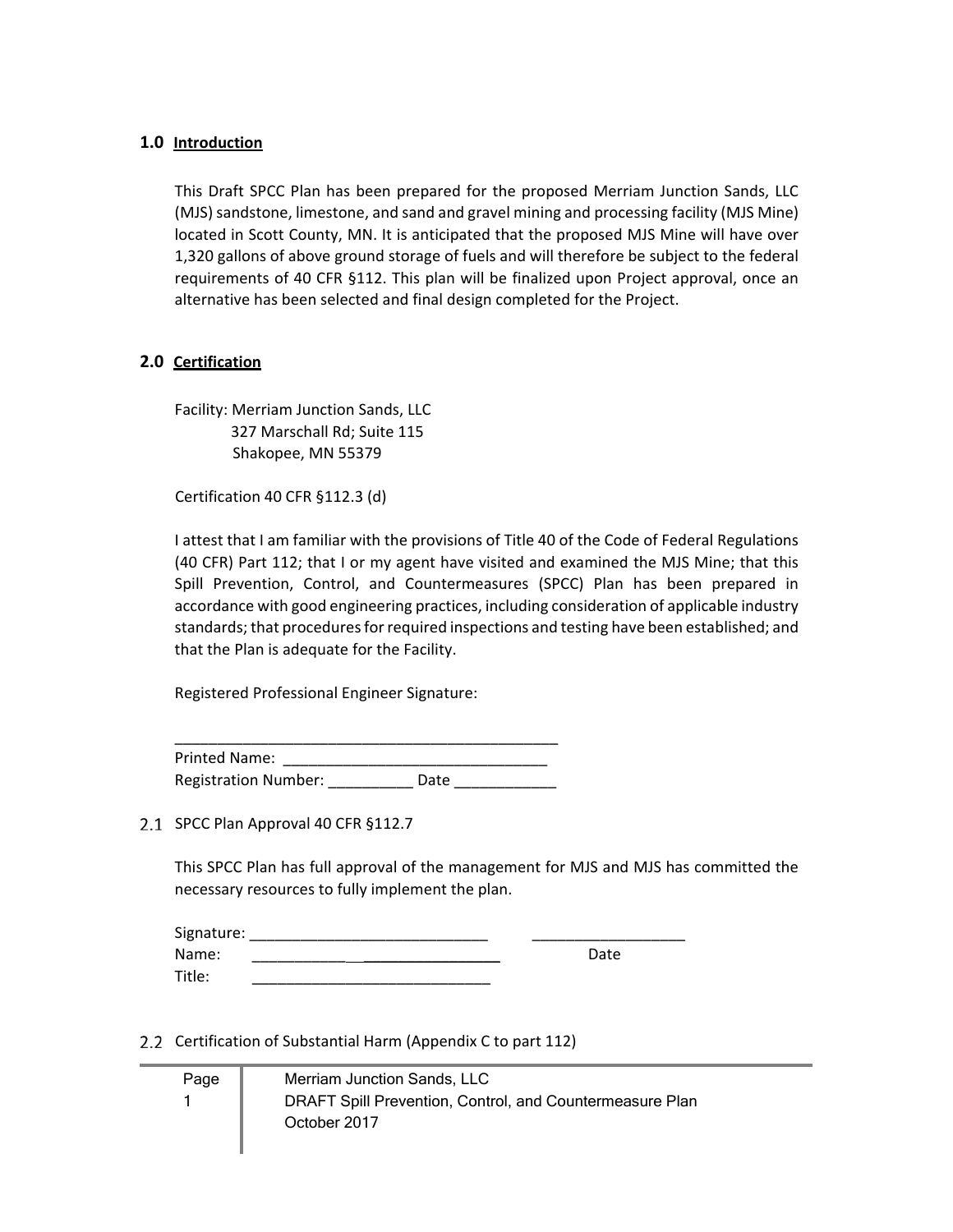The Oil Pollution Act of 1990 requires additional information and submission of the SPCC Plan to the USEPA Region V Regional Administrator if the MJS Mine could reasonably be expected to cause "substantial harm" to the environment by discharging oil into navigable water. Based on the Verification of Substantial Harm Determination, the MJS Mine does not pose "substantial harm" and therefore is not subject to this part of the rule. A copy of the Substantial Harm Determination Form is included in Appendix A.

2.3 Impracticability Determination 40 CFR §112.7 (d)

There is no determination of impracticability. MJS Mine management has determined that use of the containment and diversionary structures or readily available equipment to prevent discharged oil from reaching navigable waters is practical and effective at the MJS Mine.

# **3.0 Regulatory Applicability**

This Spill Prevention, Control, and Countermeasure SPCC Plan has been prepared to satisfy State and Federal spill planning requirements in accordance with 40 CFR 112, and Minnesota Statutes Chapter 115E.

# 3.1 General Applicability – Oil Pollution Prevention 40 CFR § 112.1

The United States Environmental Protection Agency (USEPA) requires owners of non-transportation‐related oil and petroleum products facilities to develop and implement a SPCC Plan. SPCC Plans must be prepared and implemented if: *the capacity of any aboveground storage tank (AST) or the total aboveground aggregate storage capacity is greater than 1,320 gallons; and, due to its location, the facility could potentially allow a discharge of oil into or upon the navigable waters of the United States in quantities that may be harmful.* MJS operates a nonmetallic mining operation in Scott County, MN known as the MJS Mine. The MJS Mine requires an SPCC Plan because the total capacity of petroleum products stored at the MJS Mine in containers greater than or equal to 55 gallons exceeds 1,320 gallons, and, due to its location, the MJS Mine could potentially allow discharge of oil into or upon the navigable waters of the United States.

The purpose of the SPCC Plan is to prevent the occurrence of oil spills by the use of sound engineering and management controls; and to prevent discharge of oil into or upon navigable waters of the United States or adjoining shorelines (including discharge of oil via groundwater). In the event a discharge occurs, the SPCC Plan identifies control and countermeasures. Specifically, this SPCC Plan has been developed to provide:

- A spill plan that protects health, safety and the environment;
- A description of engineering controls and management practices implemented to prevent spills or releases of hazardous materials or petroleum stored, used, and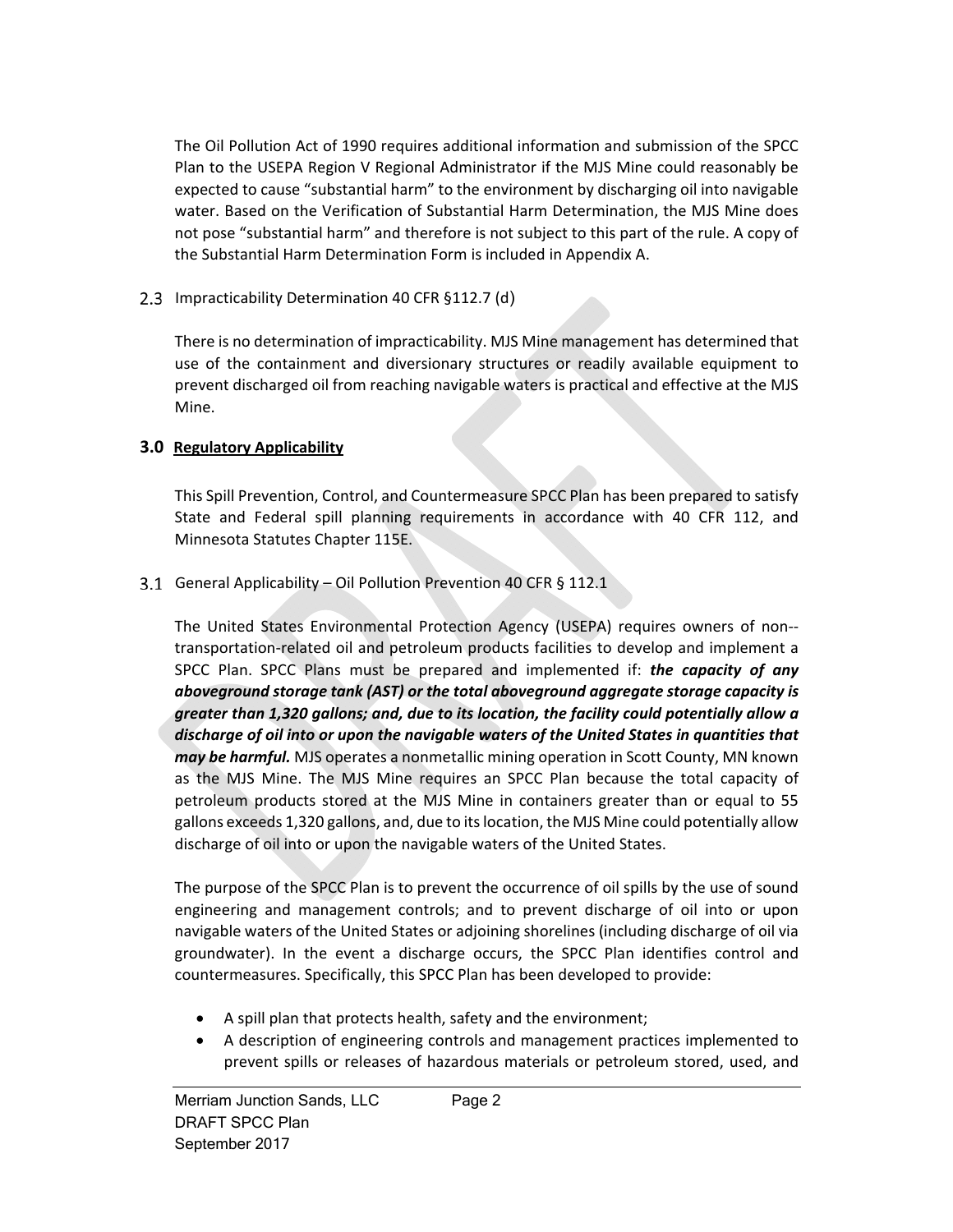transferred at the facility;

- A guide to be used by management in the case of a spill or release of hazardous materials or petroleum stored, used, and transferred at the MJS Mine; and
- Facility specific and material specific response procedures and notification information.
- 3.2 Minnesota Oil and Hazardous Substances Discharge Preparedness, Minnesota Statutes Chapter 115E

Minnesota Statutes Chapter 115E, the Oil and Hazardous Substance Discharge Preparedness Law, commonly referred to as the Spill Bill, requires all handlers of oil and hazardous substances to prevent and prepare for spills of these substances. Handlers must be prepared at all times to rapidly and thoroughly recover discharges<sup>1</sup>. The MJS Mine does not store more than 10,000 gallons of oil and therefore is not required to prepare a written prevention and response plan under MN Statutes Chapter 115E. However, the facility is subject to Minnesota Pollution Control Agency's (MPCA) above ground storage tank requirements.

8.3 Requirement to Prepare and Implement a SPCC Plan – 40 CFR § 112.3

This SPCC Plan has been prepared in general accordance with both Title 40, Code of Federal Regulations (CFR), Part 112, and the applicable requirements of Minnesota Statutes Chapter 115E. Collectively the Plan is referred to as the SPCC Plan or the Plan throughout this document.

3.4 Preparation and Implementation 40 CFR § 112.3(b)

The MJS Mine became operative before February 18, 2005, and is an active mining operation.

Plan Availability 40 CFR §112.3 (e)

1 Minnesota Statutes 115.061 It is the duty of every person to notify the agency immediately of the discharge, accidental or otherwise, of any substance or material under its control which, if not recovered, may cause pollution of waters of the state, and the responsible person shall recover as rapidly and as thoroughly as possible such substance or material and take immediately such other action as may be reasonably possible to minimize or abate pollution of waters of the state caused thereby. Notification shall be made to the Minnesota Duty Officer. Notification is not required for a discharge of five gallons or less of petroleum.

Minnesota Statutes 115E.02 A person who owns or operates a vessel or facility transporting, storing, or otherwise handling hazardous substances or oil or who is otherwise in control of hazardous substances or oil shall take reasonable steps to prevent the discharge of those materials in a place or manner that might cause pollution of the land, waters, or air of the state or that might threaten the public's safety or health.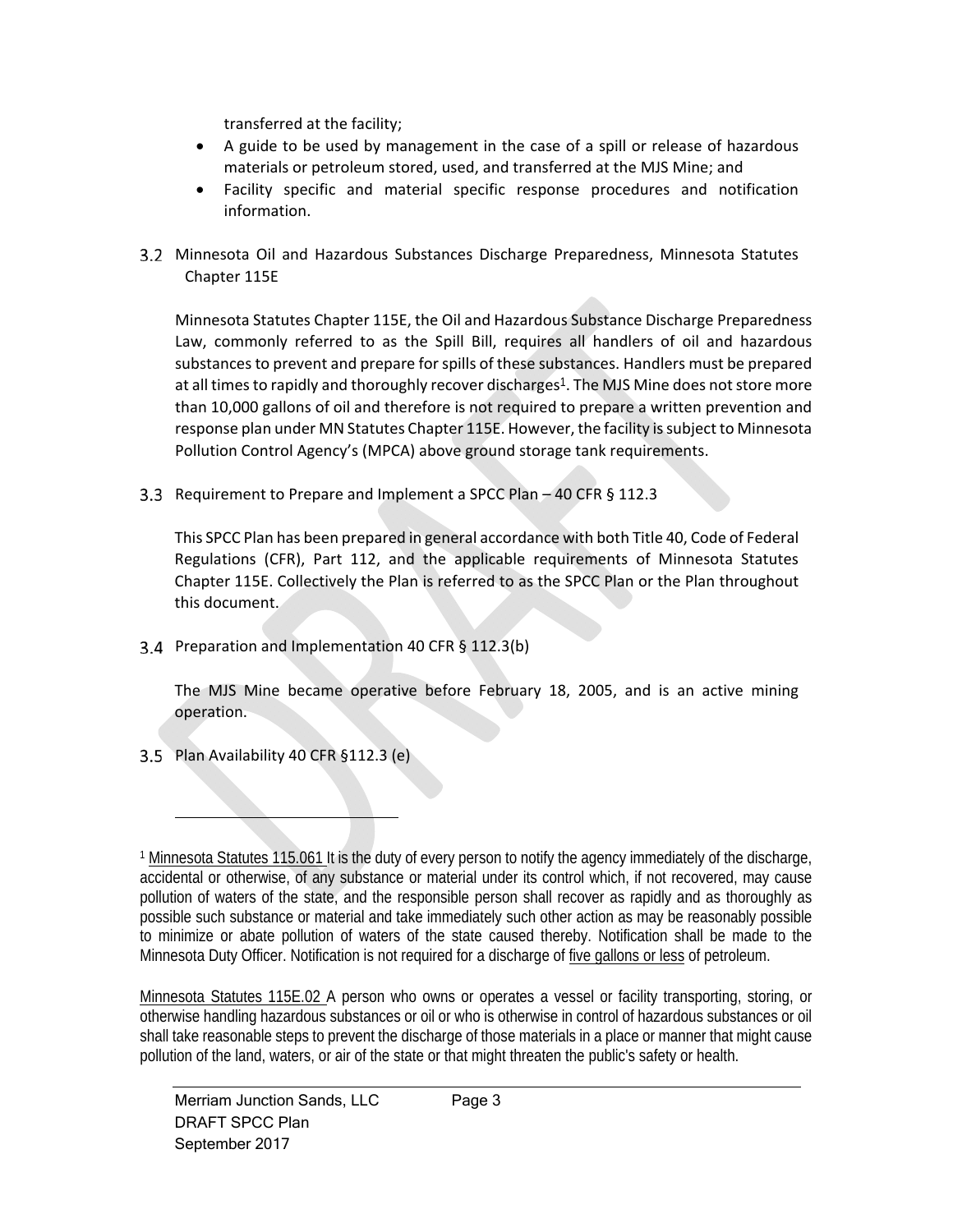This SPCC Plan will be available in the on‐site offices of MJS. It has not been submitted to the USEPA, but will be available for review by the USEPA Regional Administrator during normal working hours.

3.6 Record of Plan Review and Amendments

Amendment of SPCC Plan by Regional Administrator – 40 CFR § 112.4

Amendments to this SPCC Plan may be required as a result of Regional Administrator review. Review of the adequacy of the SPCC Plan by the Regional Administrator will be instigated:

- Whenever the MJS Mine has discharged more than 1,000 gallons of oil in a single discharge into or upon navigable waters of the United States or adjoining shorelines, or
- Whenever the MJS Mine has discharged more than 42 gallons (one barrel) of oil in each of two discharges occurring within any 12 month period into or upon navigable waters of the United States or adjoining shorelines.

Within 60 days of either of these two events, the following spill information must be submitted to both the USEPA Region V regional administrator and the MPCA:

- a. Name of the facility;
- b. Name(s) of the owner or operator of the facility;
- c. Location of the facility;
- d. Maximum storage or handling capacity of the facility and normal daily throughput;
- e. Corrective actions and countermeasures that MJS has taken, including a description of equipment repairs and replacements;
- f. An adequate description of the facility, including maps, flow diagrams, topographical maps, and other maps;
- g. The cause of such discharge including a failure analysis of the system or subsystem in which the failure occurred;
- h. Additional preventive measures taken or contemplated to minimize the possibility of recurrence; and
- i. Such other information as the Regional Administrator may reasonably require pertinent to the Plan or spill event.

Upon receipt and review of the information the MPCA and USEPA may require an amendment to the SPCC Plan.

If amendments to the SPCC Plan are required by the Regional Administrator, the owner must amend the SPCC Plan within 30 days of receipt of such notice, unless the Regional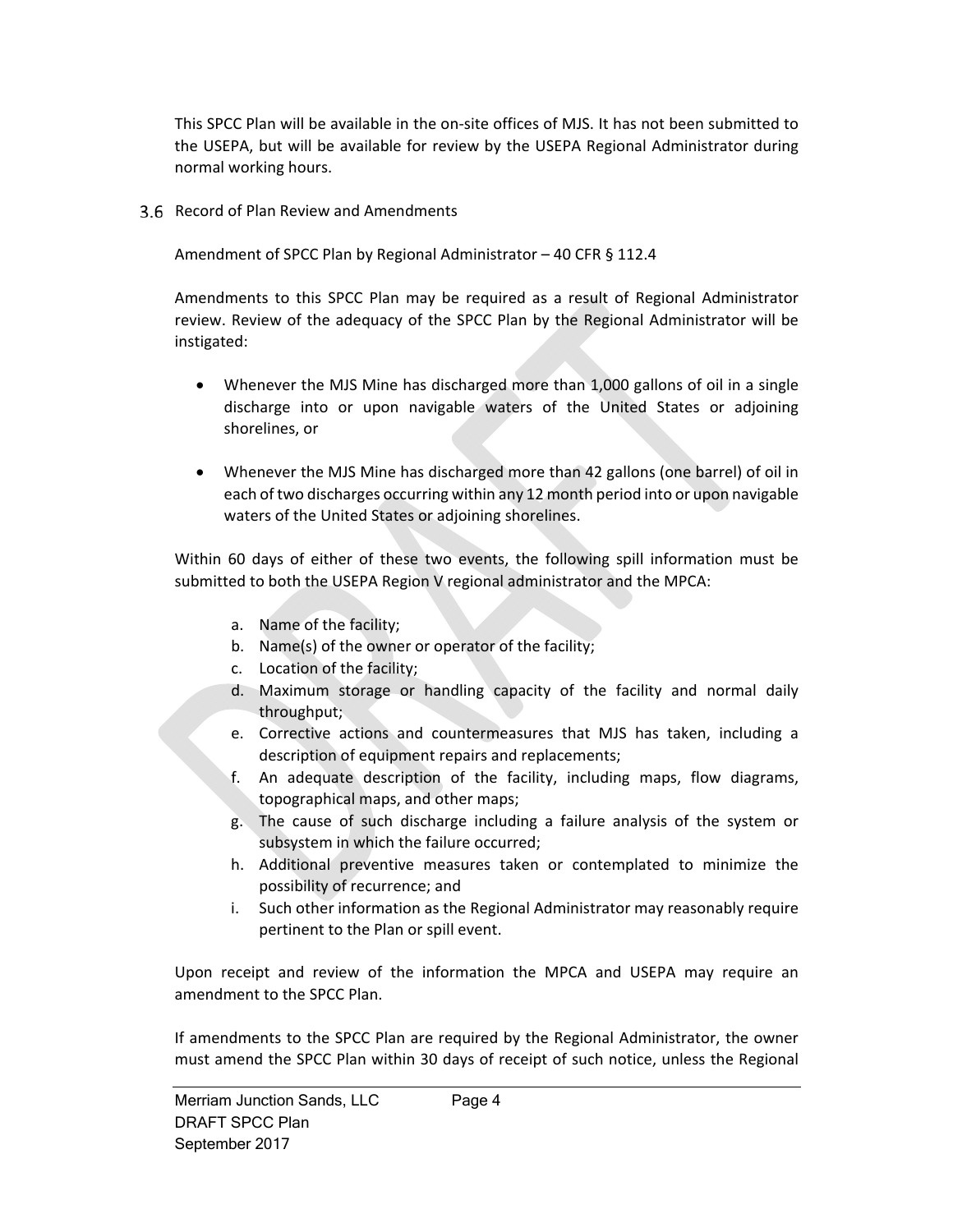Administrator specifies another effective date.

- 3.7 Past history of spills on the site: There is no history of spills at the site.
- 3.8 Amendment of SPCC Plan by Owners or Operator 40 CFR § 112.5

Change in Facility Design, Construction, Operation, or Maintenance  $-40$  CFR § 112.5(a)

The SPCC Plan shall be amended, within six months, whenever there is a significant change in the facility design, construction, operation, or maintenance that materially affects its potential for a discharge. This includes but is not limited to commissioning or decommissioning containers, replacement, reconstruction, or movement of containers, reconstruction, replacement, or installation of piping systems, construction or demolition that may alter secondary containment structures, changes of product or service, or revision of a standard operation or maintenance procedure at the facility. The amendment must be implemented as soon as possible, but not later than six months following the preparation of the amendment.

3.9 Periodic Plan Review and Amendment 40 CFR §112.5(b)

The Plan must be reviewed and evaluated at least once every five years, and amended to include more effective prevention and control technology, if: (a) such technology will significantly reduce the likelihood of a spill event from the facility the amendments must be made within six (6) months of the review. Implementation of the amendments must be performed as soon as possible, but not later than six months following preparation of the amendment; (b) If such technology has been proven in the field, any technical amendments must be certified by a registered professional engineer.

Examples of technical amendments that require a professional engineer's certification include but are not limited to:

- Commissioning or decommissioning bulk storage containers;
- Replacement, reconstruction or movement of bulk storage containers;
- Reconstruction, replacement or installation of piping systems;
- Construction or demolition that alters secondary containment structures;
- Changes of product or service;
- Revision of standard operating procedures;
- Significant change in facility operation; and
- Significant change in national or area contingency plans.

Non-technical amendments do not require a professional engineer's certification. Examples of such non-technical amendments are: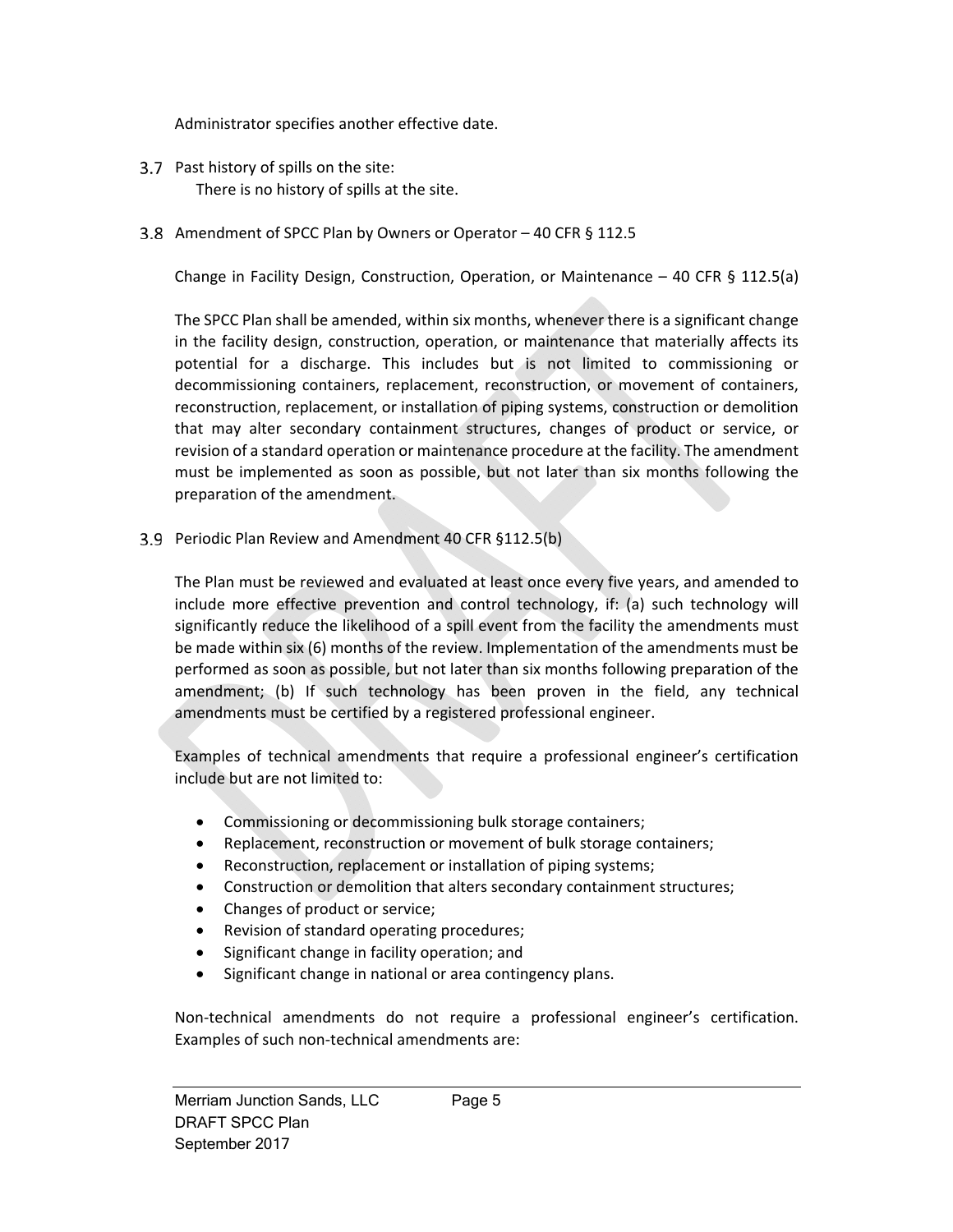- Change in the capabilities or role of a person named in the plan who has an important response role;
- Change in facility ownership;
- Changes in contact list; and
- Changes associated with oil storage of smaller tanks or vessels (i.e., 55‐gallon barrels).

Table 1, provided below is to be completed following each review. By signing below, the reviewer certifies that he/she has completed review and evaluation of the SPCC Plan for the MJS Mine and will (will not) amend the plan as a result.

| rable 2: The Tear Review Eug |            |                |                                                                |  |  |
|------------------------------|------------|----------------|----------------------------------------------------------------|--|--|
| <b>Review Date</b>           | Will Amend | Will Not Amend | Name and signature of person<br>authorized to review this Plan |  |  |
|                              |            |                |                                                                |  |  |
|                              |            |                |                                                                |  |  |
|                              |            |                |                                                                |  |  |
|                              |            |                |                                                                |  |  |
|                              |            |                |                                                                |  |  |
|                              |            |                |                                                                |  |  |

#### **Table 1: Five Year Review Log**

3.10 Technical Amendment Engineer Certification - 40 CFR §112.5(c)

I, or a designated agent, have completed a review and evaluation of the SPCC Plan amendment for:

 MJS Mine 13580 Johnson Memorial Drive Shakopee, MN 55379

The following changes were made to the SPCC Plan: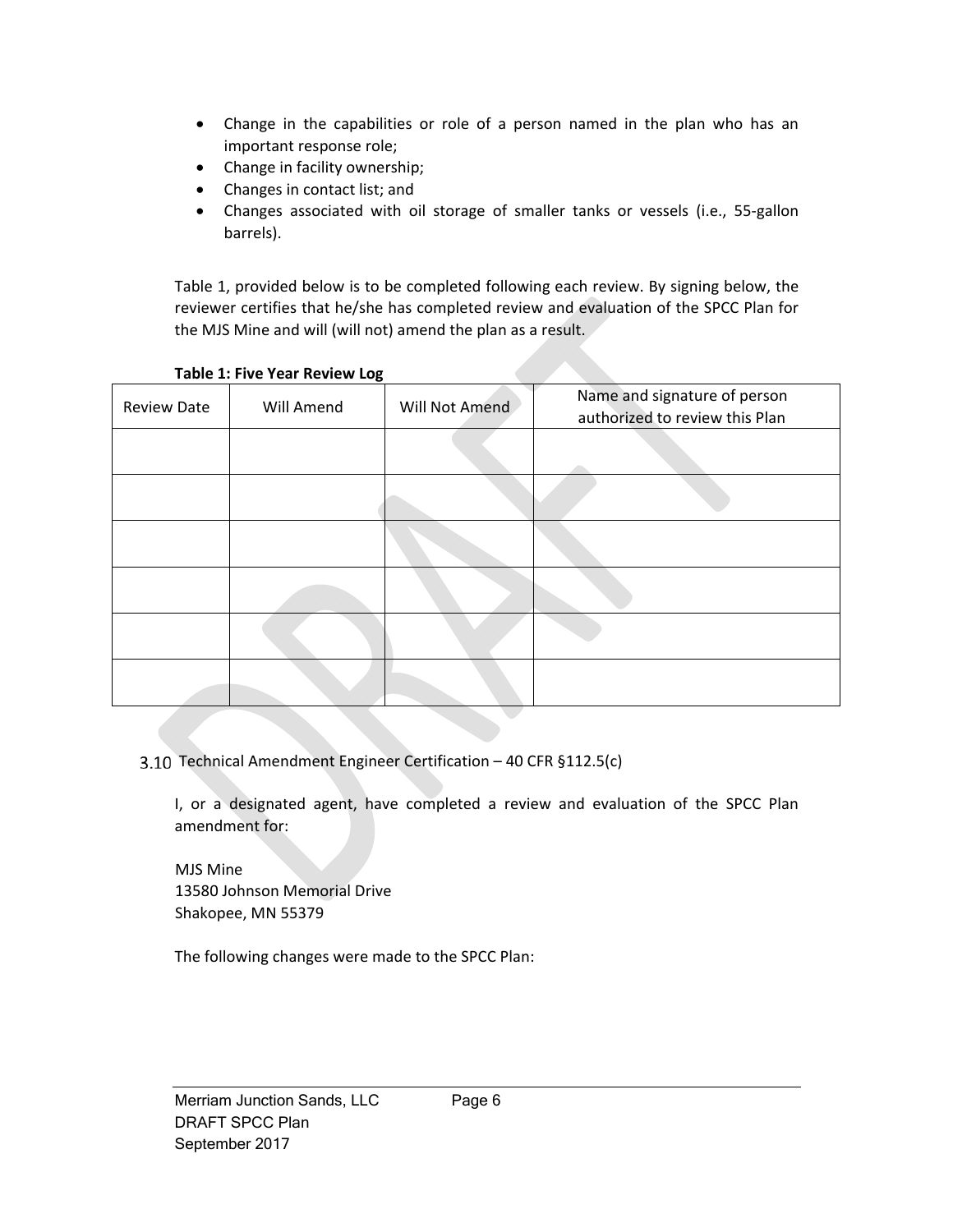| Review<br>Date | <b>Description of Technical</b><br>Amendment | Name and Signature of person<br>certifying this technical amendment |
|----------------|----------------------------------------------|---------------------------------------------------------------------|
|                |                                              |                                                                     |
|                |                                              |                                                                     |
|                |                                              |                                                                     |
|                |                                              |                                                                     |
|                |                                              |                                                                     |
|                |                                              |                                                                     |

#### **Table 2: Technical Amendment Log**

I certify that I, or my designated agent have prepared this amendment in accordance with good engineering practices, including consideration of applicable industry standards. I further attest that procedures for required inspections and testing have been established, and that this SPCC Plan is adequate for the MJS Mine.

Registered Professional Engineer Signature:

| <b>Printed Name:</b>        |      |  |
|-----------------------------|------|--|
| <b>Registration Number:</b> | Date |  |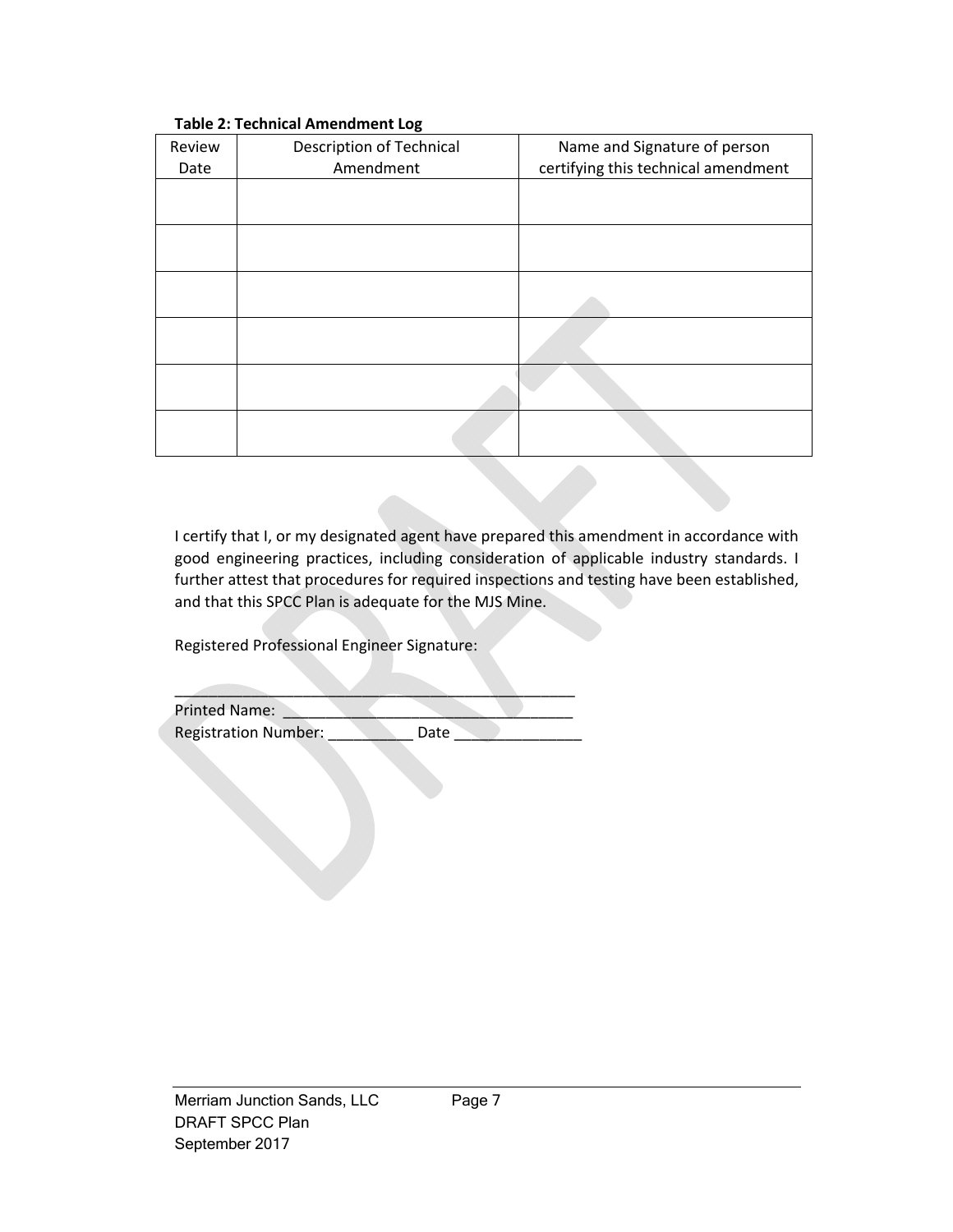## **4.0 General Requirements**

This SPCC Plan has been prepared in accordance with good engineering practices. The SPCC Plan has full approval of management at a level of authority to commit the necessary resources to fully implement the SPCC Plan. This facility will comply with the applicable requirements of 40 CFR § 112.7.

4.1 Facility Description  $-40$  CFR § 112.7 (a)(3)

| <b>Facility Name:</b>                                     | MJS Mine                                                                      |
|-----------------------------------------------------------|-------------------------------------------------------------------------------|
| <b>Facility Address:</b>                                  | 13580 Johnson Memorial Drive<br>Shakopee, MN 55379.1110 6th Street N          |
| Owner's Name:<br>Address:<br>Shakopee, MN 55379<br>Phone: | <b>Merriam Junction Sands, LLC</b><br>327 Marschall Rd #115<br>(952) 445-3900 |
| <b>Facility Contact:</b><br>Key Personnel:                | Matt Bryan: cell (612) 384-5594<br>Greg Stepka: (952) 445-3900                |

4.1.1 Location and Facility Description

The MJS Mine is a non‐metallic mineral mine located in Scott County, Minnesota. The facility encompasses approximately 682 acres of land located in portions of Sections 16, 21 and 28, Township 115N, Range 23W. Nonmetallic mineral mining activities include quarrying, crushing, sorting, stockpiling and commercial sales. The eastern portion of the site is owned by Bryan Rock Products, Inc. and the western portion of the site is owned by Malkerson Sales, Inc.

Figure 1 is a USGS Quad Map excerpt that illustrates the general location of the facility with respect to surrounding features.

4.1.2 Local Drainage Patterns and Distance to Navigable Waters

The site is located near the Minnesota River, Gifford Lake, and a floodplain wetland complex adjacent to the Minnesota River. The wetland complex, Gifford Lake and the Minnesota River are navigable waters of the United States. Portions of Gifford Lake and the wetland complex are on the site itself and the Minnesota River is located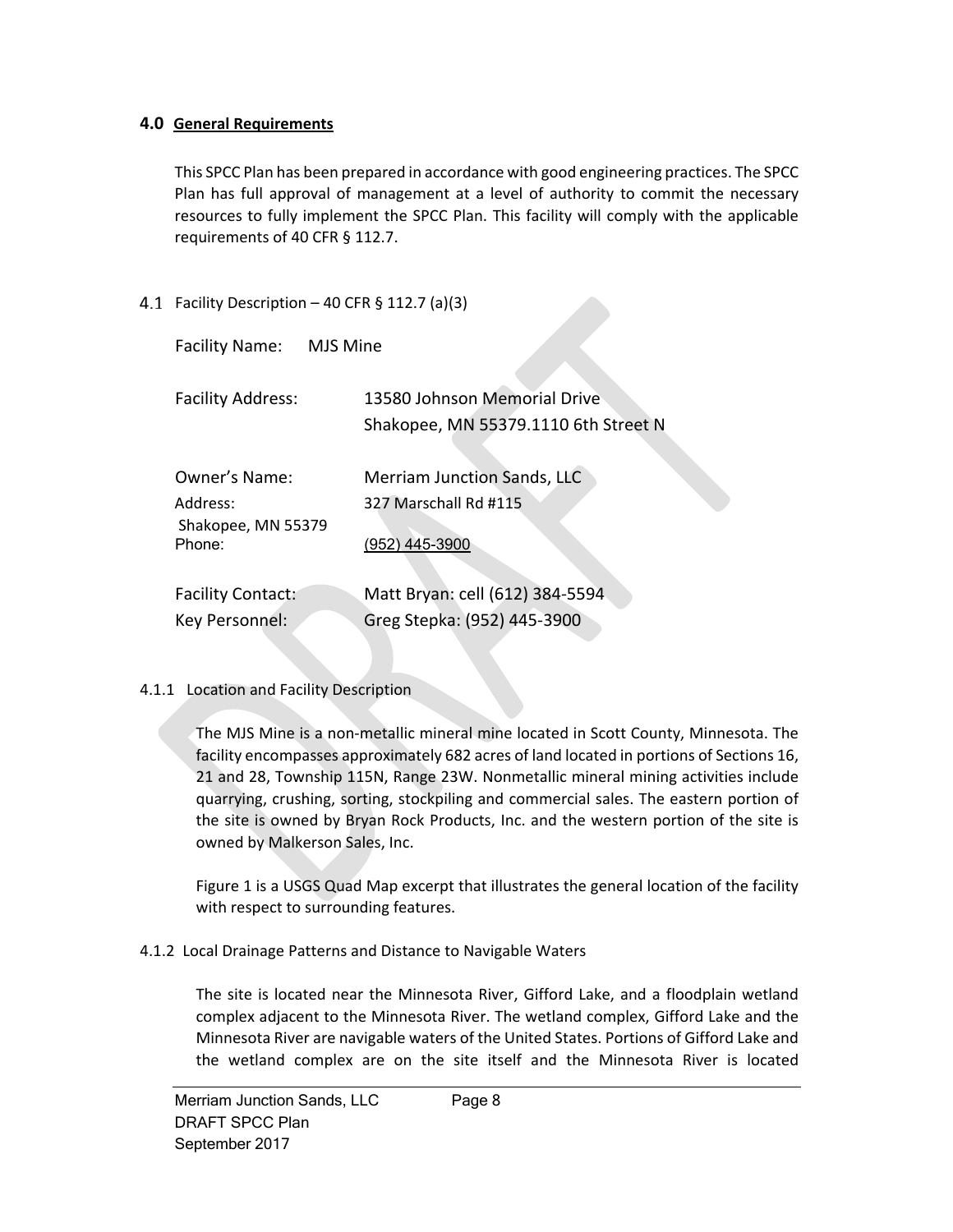approximately 1,000 feet from the site. The mine will create waterbodies that will be connected to the regional water table which flows west and discharges into the wetland complex, Gifford Lake and eventually the Minnesota River.

#### 4.1.3 Facility Drainage

Existing stormwater flow patterns are illustrated by arrows on Figure 2, Site Drainage Map. As quarry activity advances, existing stormwater patterns are altered and stormwater that currently drains off‐site will be redirected internally through the quarry area where it will be treated prior to discharge or infiltrated on‐site. Any discharges from the active mining areas will be directed to the intermittent streams and wetland areas in accordance with existing drainage patterns.

## 4.1.4 Facility Diagram

Figure 3, Facility Site Map, (to be completed when SPCC is finalized) illustrates the layout of the MJS Mine including the storage and transfer areas, as well as the site's drainage features.

## 4.1.5 Facility Storage Oil Storage – 40 CFR § 112.7 (a)(3)(i)

## Container Storage

The site stores fuel and oil for day to day operations and maintenance activities. Fuel storage associated with the stable and farming operations is also stored on‐site. Table 3 lists the oil storage containers on‐site. It should be noted that Mid America Festivals leases a portion of the site and stores small amounts of fuel on‐site in conjunction with their operations which is not covered under this SPCC Plan.

## **Table 3: Oil Type and Storage Capacity**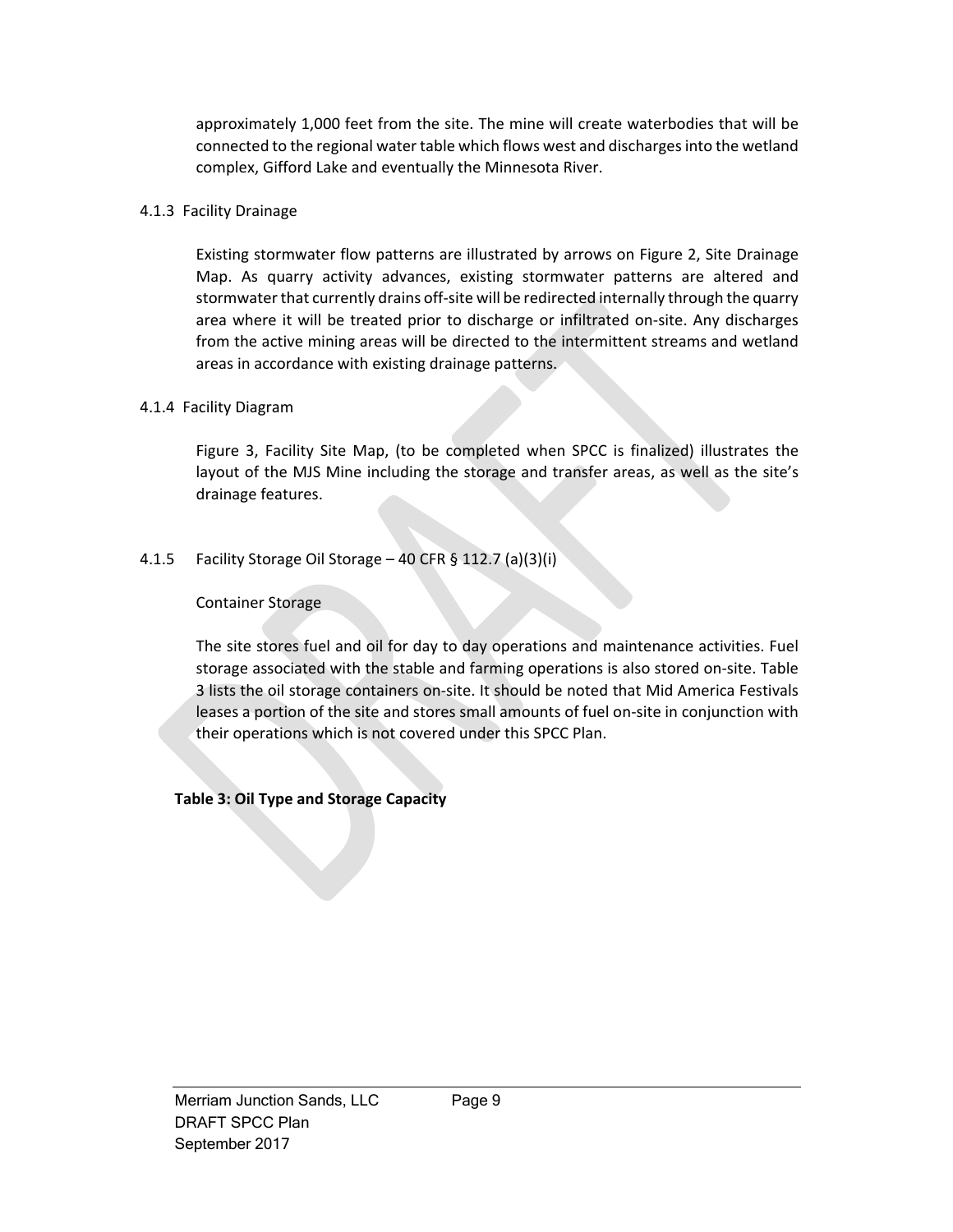|                      | Monthly                                                                       |                          |                                                                                             |                                  |                                                                  |                                      |                                          |
|----------------------|-------------------------------------------------------------------------------|--------------------------|---------------------------------------------------------------------------------------------|----------------------------------|------------------------------------------------------------------|--------------------------------------|------------------------------------------|
| ID                   | Description                                                                   | Capacity                 | Location                                                                                    | <b>Materials</b>                 | Secondary                                                        | Controls                             | Inspection                               |
|                      |                                                                               | (gallons)                |                                                                                             |                                  | Containment                                                      |                                      | Frequency                                |
| $\mathbf{1}$         | Diesel                                                                        | 800                      | Next to                                                                                     | Steel                            | Concrete                                                         | $Visual -$                           | Monthly                                  |
|                      |                                                                               |                          | <b>BRP Scale</b>                                                                            |                                  |                                                                  | Manual                               |                                          |
|                      |                                                                               |                          | house                                                                                       |                                  |                                                                  | valve                                |                                          |
| $\overline{2}$       | Gasoline                                                                      | 800                      | Next to                                                                                     | Steel                            | Concrete                                                         | Visual                               | Monthly                                  |
|                      |                                                                               |                          | <b>BRP Scale</b>                                                                            |                                  |                                                                  | Manual                               |                                          |
|                      |                                                                               |                          | house                                                                                       |                                  |                                                                  | Valve                                |                                          |
| $\overline{3}$       | <b>Used Oil</b>                                                               | 1,000                    | Next to                                                                                     | Steel                            | Concrete                                                         | Visual                               | Monthly                                  |
|                      |                                                                               |                          | <b>BRP Scale</b>                                                                            |                                  |                                                                  | Manual                               |                                          |
|                      |                                                                               |                          | house                                                                                       |                                  |                                                                  | Valve                                |                                          |
| $\overline{4}$       | Engine Oil                                                                    | 500                      | In shed                                                                                     | Steel                            | Double                                                           | Visual                               | Monthly                                  |
|                      |                                                                               |                          | next to                                                                                     |                                  | Walled                                                           | Manual                               |                                          |
|                      |                                                                               |                          | <b>BRP Scale</b>                                                                            |                                  |                                                                  | Valve                                |                                          |
| 5                    | Hydraulic                                                                     | 500                      | house<br>In shed                                                                            | Steel                            | Double                                                           | Visual                               | Monthly                                  |
|                      | Oil                                                                           |                          | next to                                                                                     |                                  | Walled                                                           | Manual                               |                                          |
|                      |                                                                               |                          | <b>BRP</b> Scale                                                                            |                                  |                                                                  | Valve                                |                                          |
|                      |                                                                               |                          | house                                                                                       |                                  |                                                                  |                                      |                                          |
| 6                    | Kerosene                                                                      | 55                       | In shed                                                                                     | Steel                            | No.                                                              | Visual                               | Monthly                                  |
|                      |                                                                               |                          | next to                                                                                     |                                  |                                                                  | Manual                               |                                          |
|                      |                                                                               |                          | <b>BRP Scale</b>                                                                            |                                  |                                                                  | Valve                                |                                          |
|                      |                                                                               |                          | house                                                                                       |                                  |                                                                  |                                      |                                          |
| $\overline{7}$       | Diesel                                                                        | 250                      | Jaw                                                                                         | Steel                            | Double wall                                                      | Visual                               | Monthly                                  |
|                      |                                                                               |                          | Crusher                                                                                     |                                  |                                                                  |                                      |                                          |
| 8                    | Diesel                                                                        | 300                      | Plant 2                                                                                     | Steel                            | no                                                               | Visual                               | Monthly                                  |
|                      |                                                                               |                          | Crusher                                                                                     |                                  |                                                                  |                                      |                                          |
| 9                    | <b>Diesel</b>                                                                 | 500                      | Screen                                                                                      | Steel                            | No                                                               | Visual                               | Monthly                                  |
|                      |                                                                               |                          | Generator                                                                                   |                                  |                                                                  |                                      |                                          |
| 10                   | Diesel                                                                        | 300                      | Riprap                                                                                      | Steel                            | No                                                               | Visual                               | Monthly                                  |
|                      |                                                                               |                          | plant                                                                                       |                                  |                                                                  |                                      |                                          |
|                      |                                                                               |                          | Generator                                                                                   |                                  |                                                                  |                                      |                                          |
| 11                   | Diesel                                                                        | 300                      | <b>CAT</b>                                                                                  | Steel                            | no                                                               | Visual                               | Monthly                                  |
|                      |                                                                               |                          |                                                                                             |                                  |                                                                  |                                      |                                          |
|                      |                                                                               |                          |                                                                                             |                                  |                                                                  |                                      |                                          |
|                      |                                                                               |                          |                                                                                             |                                  |                                                                  |                                      |                                          |
|                      |                                                                               |                          |                                                                                             |                                  |                                                                  |                                      |                                          |
|                      |                                                                               |                          |                                                                                             |                                  |                                                                  |                                      |                                          |
|                      |                                                                               |                          |                                                                                             |                                  |                                                                  |                                      |                                          |
|                      |                                                                               |                          |                                                                                             |                                  |                                                                  |                                      |                                          |
|                      |                                                                               |                          |                                                                                             |                                  |                                                                  |                                      |                                          |
|                      |                                                                               |                          |                                                                                             |                                  |                                                                  |                                      |                                          |
| 12<br>13<br>14<br>15 | Diesel<br>Gas<br><b>Diesel</b><br>Future<br>tank<br><b>Gas Future</b><br>tank | 550<br>550<br>800<br>800 | Generator<br><b>MS Stable</b><br>area<br><b>MS Stable</b><br>area<br>Dry plant<br>Dry Plant | Steel<br>Steel<br>Steel<br>Steel | Farm Tank<br>no<br>Farm Tank<br>no<br>Double wall<br>Double wall | Visual<br>Visual<br>Visual<br>Visual | Monthly<br>Monthly<br>Monthly<br>Monthly |

Merriam Junction Sands, LLC Page 10 DRAFT SPCC Plan September 2017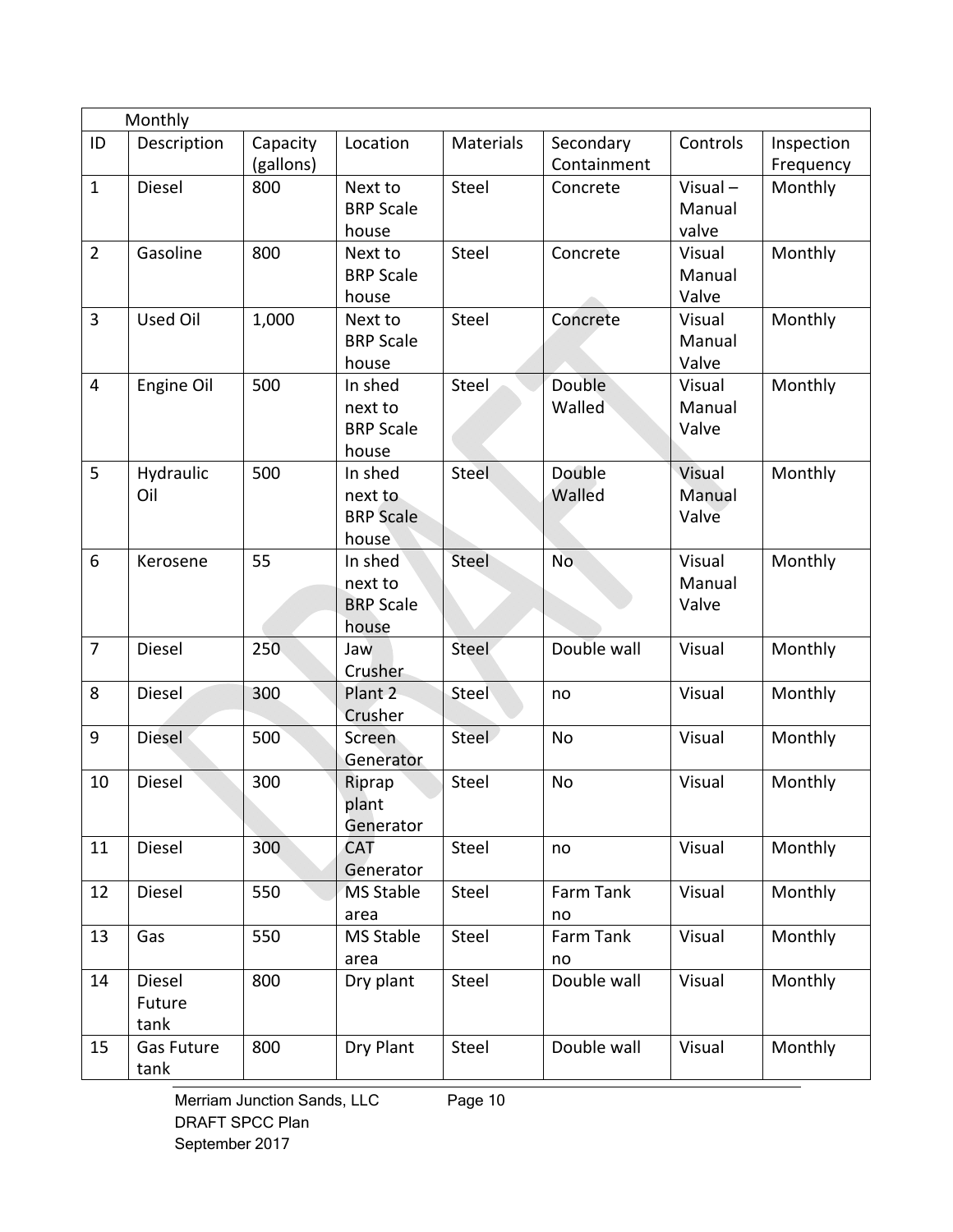Discharge Prevention Measures – 40 CFR § 112.7 (a)(3)(ii)

This section discusses petroleum based products handled and stored.

40 CFR § 112.7 (a)(3)(ii) – Discharge prevention measures including procedures for routine handling of products (loading, unloading, facility transfers, *etc.*);

4.2.1 Procedures for Routine Handling and Spill Prevention

Fuel products are delivered to the MJS Mine by truck transport. The fuel is dispensed directly into the above ground storage tank (AST). Equipment fueling is conducted at the site by a fuel service truck on the mine floor.

- 800‐gallon diesel tank and 800‐gallon gasoline tanks: Product is transferred into the tank from a bulk tanker truck using flexible hose. The fuel service contractor's hose is connected to the fill pipe. The fill pipe is capped and locked when not transferring product. Transfers from the tank are completed using an electric pump and flexible hose.
- Portable drip pans are used under hose connections during transfer from the tanker truck to the ASTs.
- Used Oil Tank: Used oil is drained into the used oil tank using drainage pans and funnels. Product is transferred to a bulk tanker truck using an electric pump and flexible hose.
- 500-gallon tanks: Product is transferred into tanks from a bulk tanker truck. Product is gravity fed from the into hand held containers using manual valves. Small containers are used to deliver oil to facility equipment.
- 55-gallon barrel of kerosene: Product is gravity fed from the barrel into hand held containers using manual valves and used in the hot water heater and portable pressure washer.
- Generators, crushers and screen tanks are fueled by service truck.
- Farm tanks: Fuel is delivered to the tanks by truck transport.
- Manual valves are inspected prior to and after transfer of product to ensure they are closed and free of leaks.

Truck Transport filling procedures (transfer to on‐site fuel storage): The following procedures have been developed and will be followed in order to reduce the potential for spills and hazards during truck loading/unloading operations. All transfer operations ensure that grounding is provided prior to making any connections:

- MJS will contact the vendors and order product.
- The vendor shall arrive at the site during working hours and check in with the site superintendent to gain access to the fuel tanks.
- An MJS representative will be present during the entire loading and unloading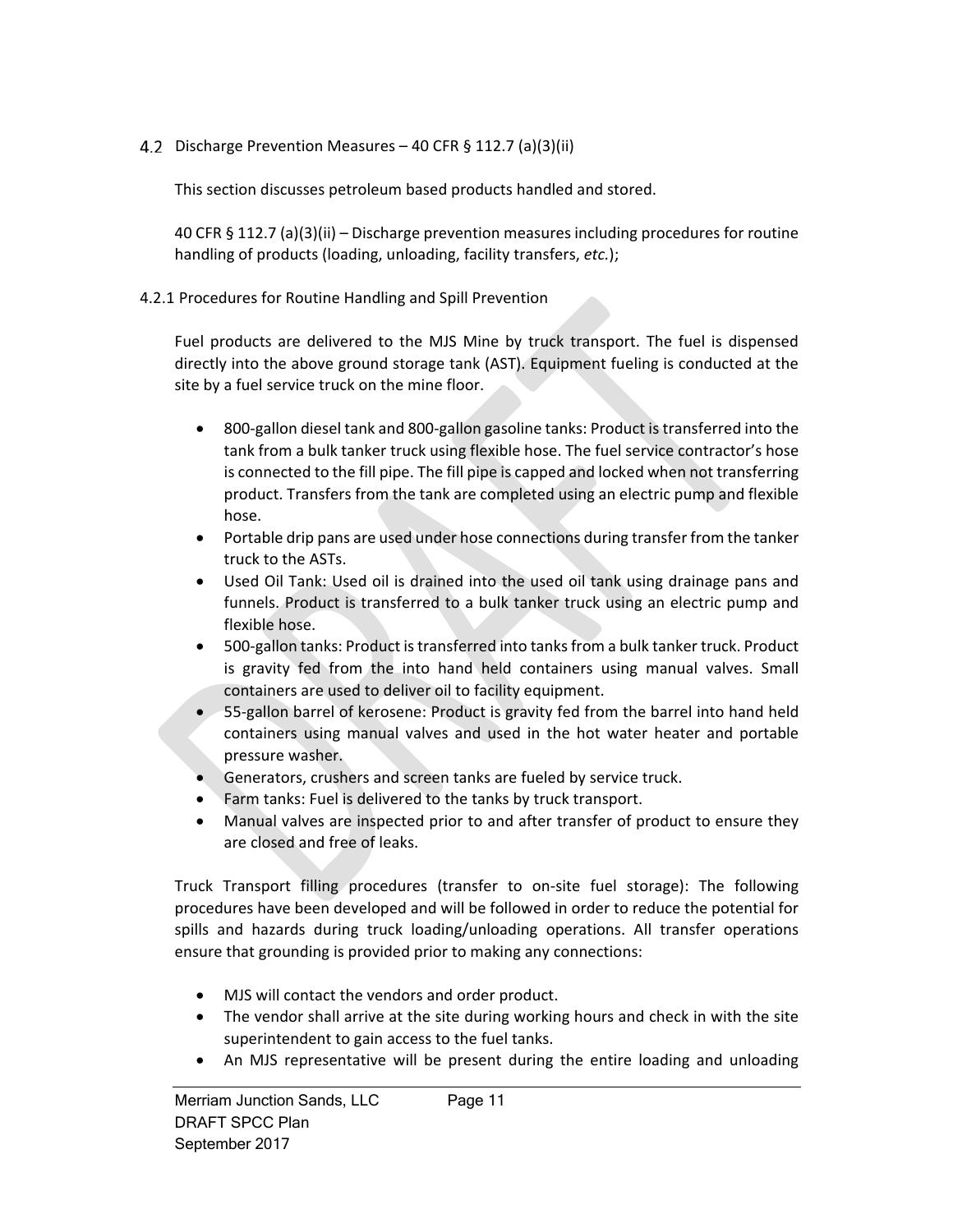operation. The vendor will perform the actual transfer.

- Operators of gasoline/diesel and oil trucks must be licensed in accordance with state and federal regulations and be properly trained by the distributor in the use of the equipment.
- Secure the truck for loading/unloading in a location that has easy access to hose connections.
- Set brakes.
- Place portable drip pan under hose transfer area.
- Ensure grounding is connected to appropriate locations in order to prevent explosion.
- Measure the volume of product in the tank to ensure there is adequate capacity to receive the transfer. Use the measuring stick to gauge the volume in the AST.
- Make hose connections between storage tank fill line and tanker truck in proper sequence. Double check to insure all connections are tight.
- Engage pump and move liquid from tanker truck. Check for leaks along hose, piping and at connections. If a leak is noted, stop the operation immediately and make repairs or arrange for repairs.
- Close valve at end of hose connection to tanker truck to prevent spillage when disconnecting. Make sure all transfer lines are disconnected before departing.
- Close the valve on the ASTs fill pipe. Cap the pipe and relock.
- Prior to departure of the tanker, the lowermost drain and all outlets of the tank are inspected for leakage and, if necessary, tightened, adjusted, or replaced to prevent liquid leakage in transit.
- Spill response materials are available to contain a spill in tank transfer areas. In addition, a quick response and control of a spill shall be implemented.

## 4.2.2 Discharge or Drainage Control – 40 CFR § 112.7 (a)(3)(iii)

40 CFR § 112.7 (a)(3)(iii) – Discharge or drainage controls such as secondary containment around containers and other structures, equipment, and procedures for the control of a discharge;

None of the tanks exceed 1,100 gallons and so secondary containment is not required by the MPCA. However, three of the tanks are double walled and concrete secondary containment is provided for the 800 gallon diesel, 800 gallon gasoline and the 1,000 gallon used oil tank near the Bryan Rock scale house. Stormwater that collects within the secondary containment structure will be inspected for oil sheen prior to discharge. Fuel tanks constructed for the dry plant area will be double walled. The farm tanks are located on a concrete pad where minor spills can be easily cleaned up.

4.2.3 Countermeasures for Discharge Discovery, Response and Cleanup – 40 CFR § 112.7 (a)(3)(iv)

Immediate action must be taken to control, contain, and recover discharged product. All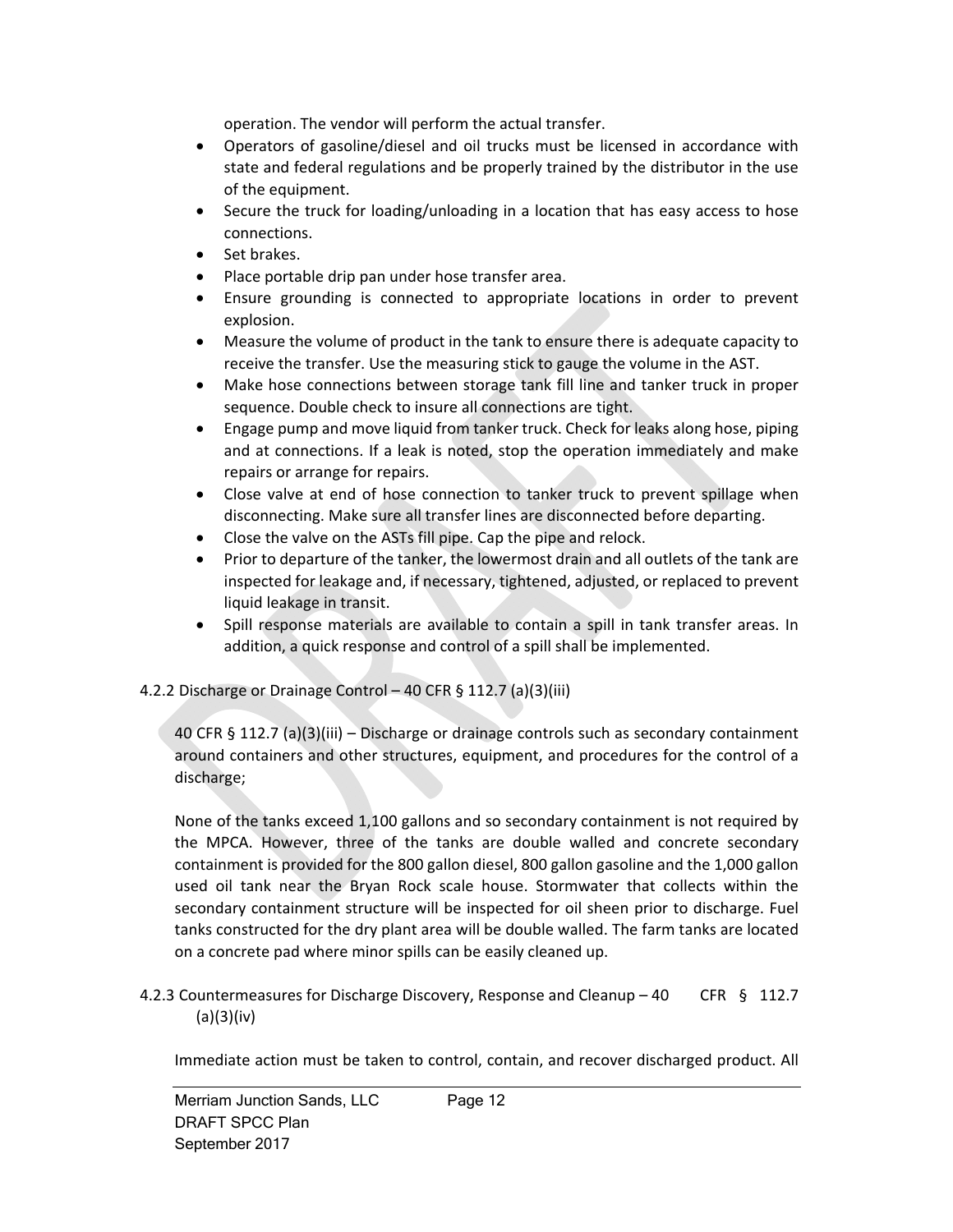employees should be alert to any discharge or leak of oil. If a discharge or leak of oil is noted, in general, the following steps will be taken:

- A. Eliminate potential spark sources if possible and safe to do so;
- B. Identify and shut down source of the discharge to stop the flow;
- C. Determine size of discharge, rate of discharge and direction of flow;
- D. Contain the discharge with sorbents, berms, trenches, sandbags, or other material;
- E. Take appropriate action to limit access to the discharge;
- F. Contact the facility manager or his/her alternate;
- G. Contact appropriate regulatory authorities and the response organization; and
- H. Collect and dispose of recovered products according to regulation.
- 4.2.4 Methods of Disposal 40 CFR § 112.7 (a)(3)(v)

The Spill Coordinator will define the actual cleanup responsibilities once the spill is contained and its magnitude determined. Once a spill is contained and if conditions warrant, equipment will be used to remove the pooled product. Sorbents will be containerized and disposed of properly. Contaminated soils/debris will be managed in a manner that complies with USEPA and State of Minnesota requirements for disposal of soils from spills. Cleanup activities will include spill/environmental sampling as approved by the MPCA to ensure that all material is removed in accordance with State cleanup levels. The Emergency Response Contractor may have the ability to sample at the time of the spill in the event that sampling is required.

4.2.5 Emergency Response Contact List – 40 CFR § 112.7 (a)(3)(vi)

Numbers for clean‐up contractors, supplies and equipment that may be utilized in the event of a discharge include, but are not limited to:

 Bay West 5 Empire Drive St. Paul, MN 55103 651.291.0456

 OSI Environmental 300 Fayal Road Eveleth, MN 55734 800.777.8592 218.749.3064

Spill Response Contact List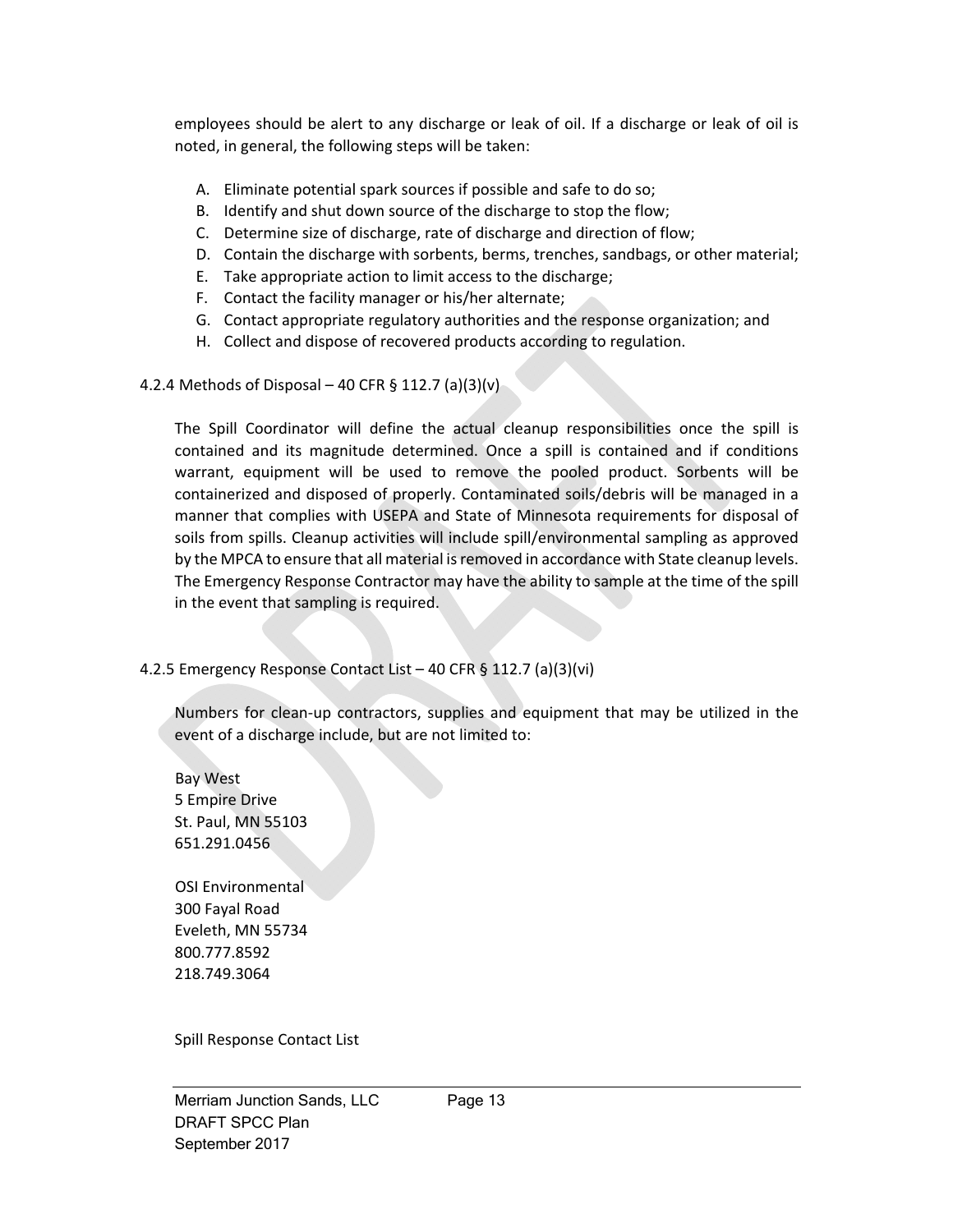In the event of an Emergency dial 911

| Primary Spill Coordinator: |  |
|----------------------------|--|
|                            |  |

Other MJS Contacts

| Emergency Response Services: Police, Fire, Ambulance 911 |  |  |  |
|----------------------------------------------------------|--|--|--|
|                                                          |  |  |  |
|                                                          |  |  |  |
|                                                          |  |  |  |
|                                                          |  |  |  |
|                                                          |  |  |  |

Hospitals

St. Francis Regional Medical Center – Urgent Care..............................925 428‐3000

4.2.6 Discharge Reporting – 40 CFR § 112.7 (a)(4)

SPCC Spill Reporting Requirements – 40 CFR § 112.7 (a)(4) 40 CFR § 112.7 (a)(3)(iv)

MJS will notify the MPCA immediately of the discharge, accidental or otherwise, of any substance or material under its control which, if not recovered, may cause pollution of waters of the state, and they will recover as rapidly and as thoroughly as possible such substance or material and take immediately such other action as may be reasonably possible to minimize or abate pollution of waters of the state caused thereby. The USEPA and the MPCA each have reporting requirements. MJS is responsible for complying with both sets of regulations.

| Substance               | <b>USEPA</b><br><b>Reportable Quantity</b><br>(RQ) Pounds | <b>MPCA Reportable Quantity</b>                                                       |
|-------------------------|-----------------------------------------------------------|---------------------------------------------------------------------------------------|
| Diesel Fuel/Fuel<br>Oil | Harmful Quantities*                                       | Any release greater than 5 gallons,<br>including releases to secondary<br>containment |
| Gasoline                | Harmful Quantities*                                       | Any release greater than 5 gallons,<br>including releases to secondary<br>containment |

#### Table 4: Reportable Quantities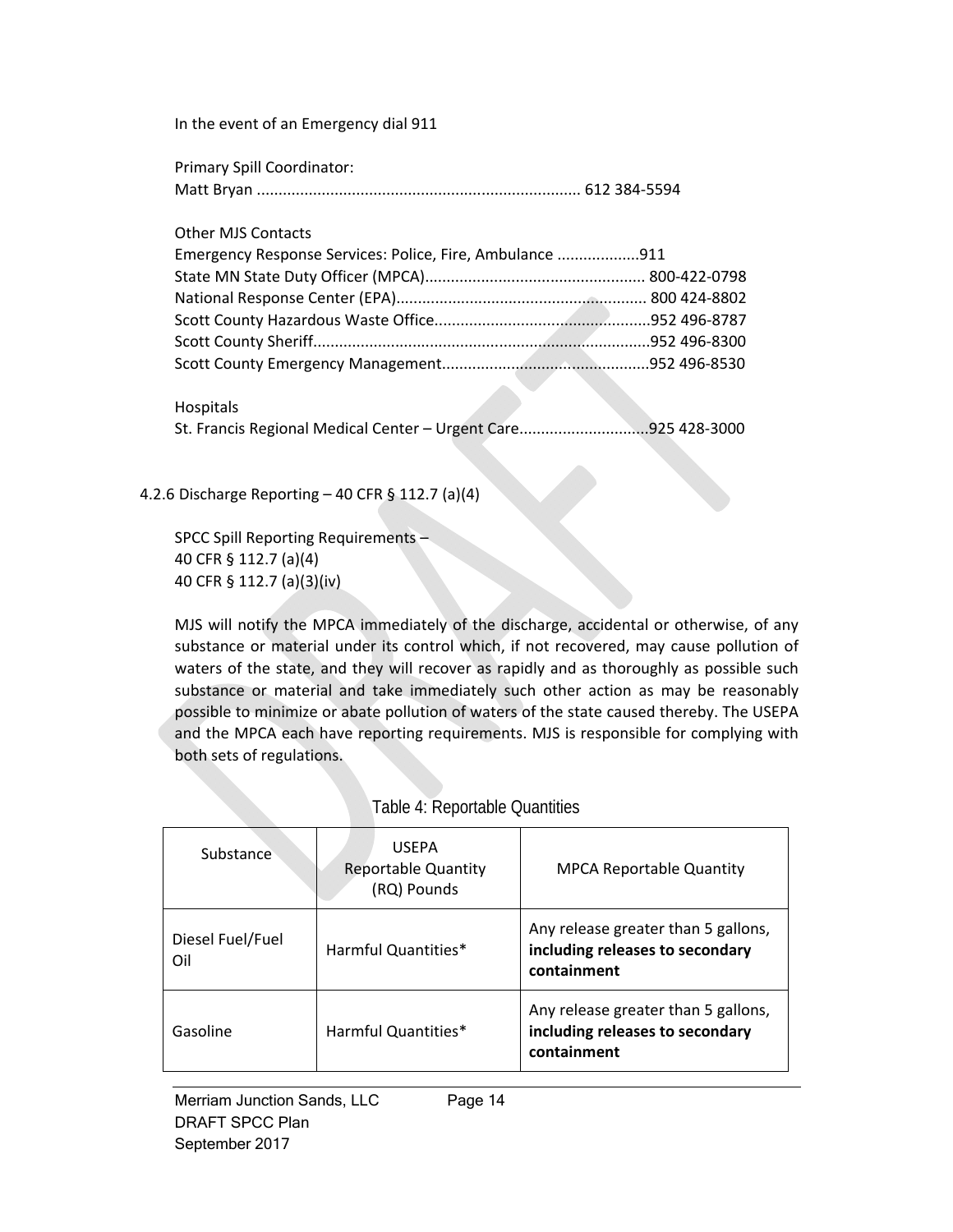| Kerosene | Harmful Quantities* | Any release greater than 5 gallons,<br>including releases to secondary<br>containment |
|----------|---------------------|---------------------------------------------------------------------------------------|
|----------|---------------------|---------------------------------------------------------------------------------------|

\*Harmful to public health or the environment. The USEPA considers "harmful" to be discharges that violate water quality standards and/or cause a film or "sheen" on navigable waters.

#### 1) Federal Reportable Quantity (40 CFR § 110.3)

Discharges of oil in such quantities that may be harmful to the public health<sup>2</sup> or the environment including discharges that violate applicable water quality standards, or discharges that cause a film or sheen upon or discoloration of the surface water, shall notify the National Response Center (NRC). Basically, any quantity of oil/petroleum that reaches navigable water (surface water) must be reported to the NRC following spill discovery.

Federal Contact (National Response Center)

#### 1‐800‐424‐8802

Notification shall include:

- Name, address and telephone number of person reporting;
- Exact Location of the incident (Name and address of facility);
- Phone number of the facility;
- Date and time the incident occurred or was discovered;
- Source and cause of the release:
- Type of material discharged;
- Estimate of total Quantity discharged;
- Medium into which the substance was discharged;
- Estimate of amount spilled into water;
- Weather conditions;
- Number and types of damages and injuries/fatalities;
- Whether an evacuation has occurred;
- Description of current and final clean up actions; and
- Other agencies notified or about to be notified.

#### 2) State Reportable Quantities

Notify the State Duty Officer (800-422-0798) immediately of the discharge of any quantity of substance or material that, if not recovered may cause pollution of waters of the state. **This includes releases to secondary containment**. Notification is not required for a discharge of petroleum that is completely contained on an impervious surface, or a discharge of five gallons or less of petroleum product.

 $<sup>2</sup>$  Harmful to public health or the environment. The USEPA considers "harmful" to be discharges that violate</sup> water quality standards and/or causes a film or "sheen" on navigable waters.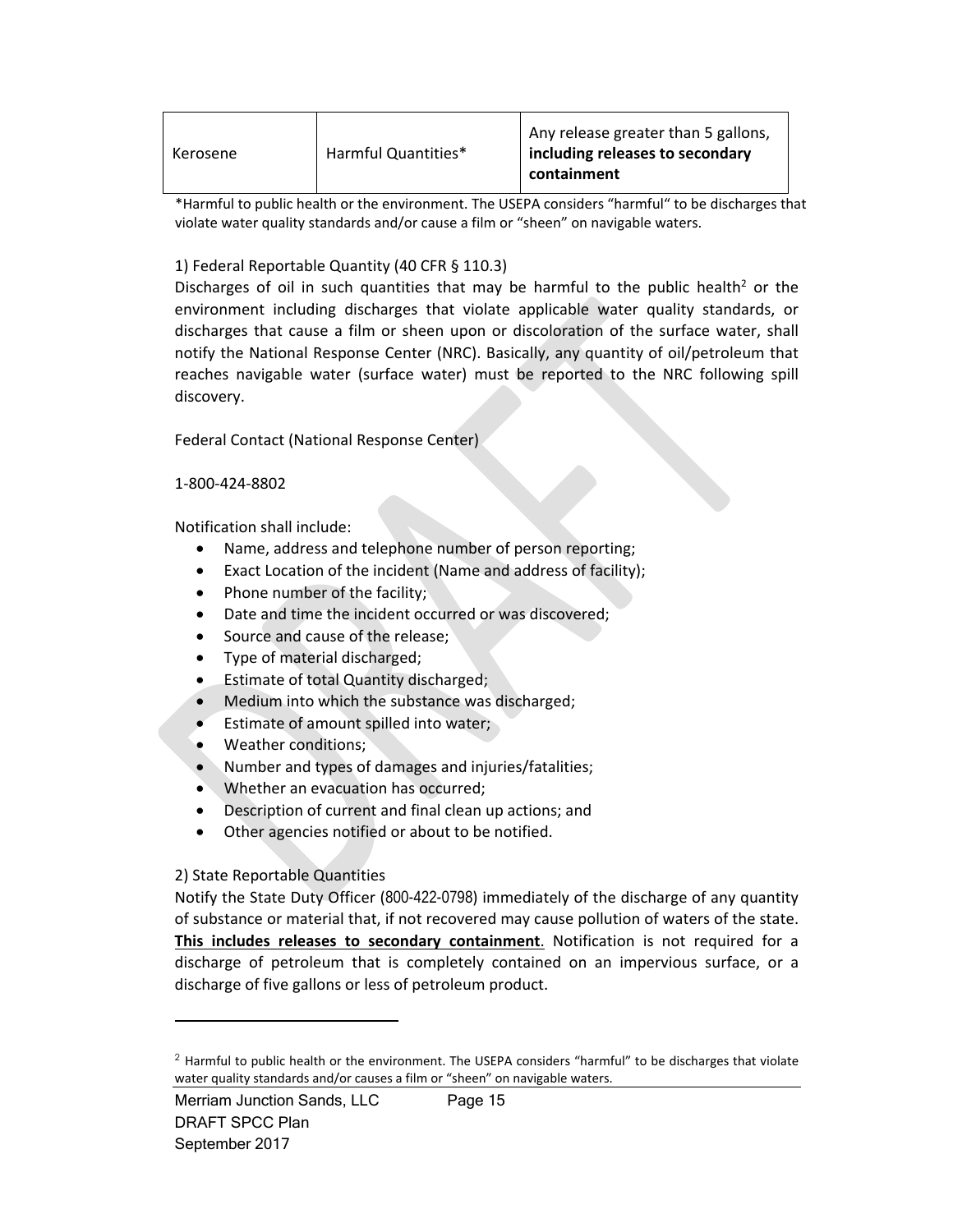MJS will notify the State Duty Officer immediately of the discharge, accidental or otherwise, of any substance or material under its control which, if not recovered, may cause pollution of waters of the state, and they will recover as rapidly and as thoroughly as possible such substance or material and take immediately such other action as may be reasonably possible to minimize or abate pollution of waters of the state caused thereby. USEPA and the State of Minnesota each have reporting requirements. MJS is responsible for complying with both sets of regulations.

## 4.2.7 Discharge Response Procedures – 40 CFR § 112.7 (a)(5)

Prompt response to a spill is the best means of minimizing any impact to the environment, preventing a discharge from reaching waters of the United States. In the case of a product spill, appropriate and timely measures will be taken to prevent the migration of spilled products and protect the health and safety of the public. Key steps of the SPCC Plan are presented in the following section. The SPCC Plan identifies who contains the spill and when outside sources (such as police, fire, or emergency response personnel) are needed to control and clean up the spill.

## Spill Response Plan

Once a spill is detected at the facility, the detector will quickly assess the immediate area with regard to safety and potential for fire, explosion, or personal injury. In the event of, or potential for, a fire, explosion, or personal injury, they will notify local emergency units and take appropriate action as required (appropriate actions are those that follow and must be considered in the framework of the level of training provided for responders). The detector will also notify the facility Spill Coordinator, Matt Bryan. The spill area will be isolated and evacuation initiated as needed. Specific response procedures are discussed in greater detail below.

# Response to a Minor Discharge

A "minor" discharge is defined as one that poses no significant harm (or threat) to human health and safety or to the environment. Minor discharges are generally those where:

- 1) The quantity of product discharged is small (e.g., may involve less than 5 gallons of oil);
- 2) Discharged material is easily stopped and controlled at the time of the discharge;
- 3) Discharge is localized near the source;
- 4) Discharged material is not likely to reach water;
- 5) There is little risk to human health or safety; and
- 6) There is little risk of fire or explosion.

Minor discharges can be cleaned up by MJS personnel. The following guidelines apply:

1) Immediately notify the facility manager;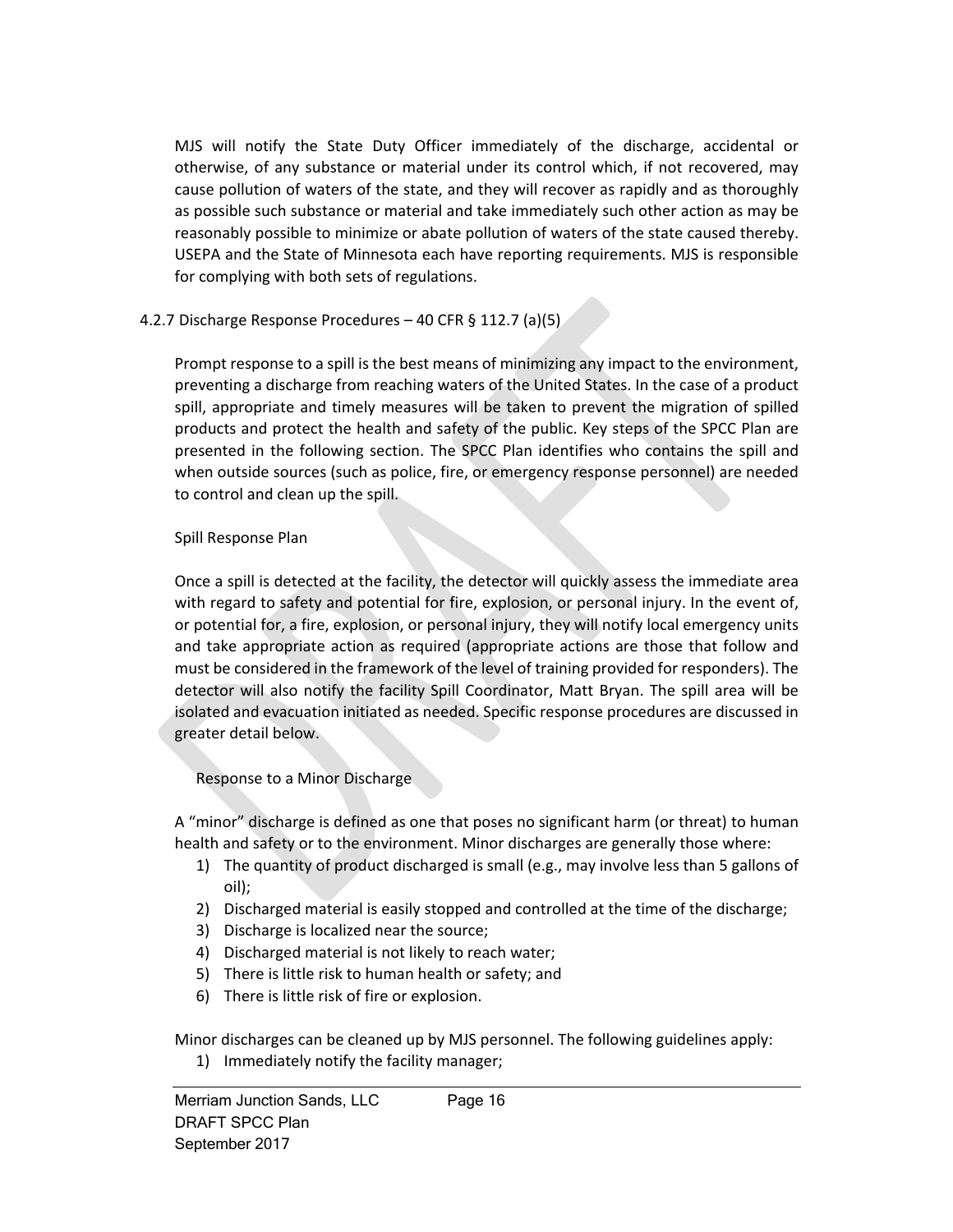- 2) Clean up spill materials and dispose of materials appropriately. All hazardous materials shall be picked up and disposed of by a licensed hazardous waste hauler in accordance with all State and Federal rules;
- 3) If the discharge is a non‐emergency and the volume is greater than 5 gallons, the facility manager will complete the Notification for Hazardous Substance Discharge Form; and
- 4) If the spill poses a threat to human or environmental health, report the discharge to the Minnesota's 24‐Hour Spill Hotline.

Response Procedures for a Large or Major Spill

A large spill at the site will most likely be the result of a tank rupture or equipment failure during transfer. Trained response personnel will use spill equipment to capture and stop product flow. The following procedures will be used for large spill containment:

- 1) The detector will assess conditions to protect safety of all personnel and dial 911 if there is an immediate threat to life, safety, or property;
- 2) If safe to do so, close the appropriate valve(s) on tank, tanker truck, or pipeline. The fuel service contractor will close the tank valve(s). The truck operator will close the tanker truck valve(s);
- 3) The operator of the transfer pump will stop the operation of the transfer pumps (if it can be done safely);
- 4) The operator will also eliminate all ignition and heat sources;
- 5) The detector will immediately warn employees in the vicinity of the spill by voice. If spill releases vapors, move to fresh air and avoid low or confined areas. If evacuation of a larger area is necessary, employees will be notified by two-way radio by the detector;
- 6) Notify the Spill Coordinator and provide the following information;
- a. Spill location;
- b. Nature of the spill;
- c. Volume of the spill;
- d. Description of the measures taken;
- 7) The Spill Coordinator will call External Emergency Responders if necessary (spill beyond scope of available equipment, beyond scope of training, etc.);
- 8) The Spill Coordinator will determine if it is a reportable spill and contact the State Duty Officer Spill Coordinator and the National Response Center if necessary;
- 9) The Spill Coordinator will call External Emergency Responders if necessary (spill beyond scope of available equipment, beyond scope of training, etc.);
- 10) DO NOT attempt to respond to spills for which you are not trained. Employees should only be involved in mitigating efforts downstream and away from the spilled material. Only respond to spills if wearing the proper protective equipment (PPE);
- 11) The Spill Coordinator should control the spill response as an Incident Commander until relieved of his/her duty. The Spill Coordinator will perform any action that is safely possible to contain the spill. If the Spill Coordinator is not on-site, response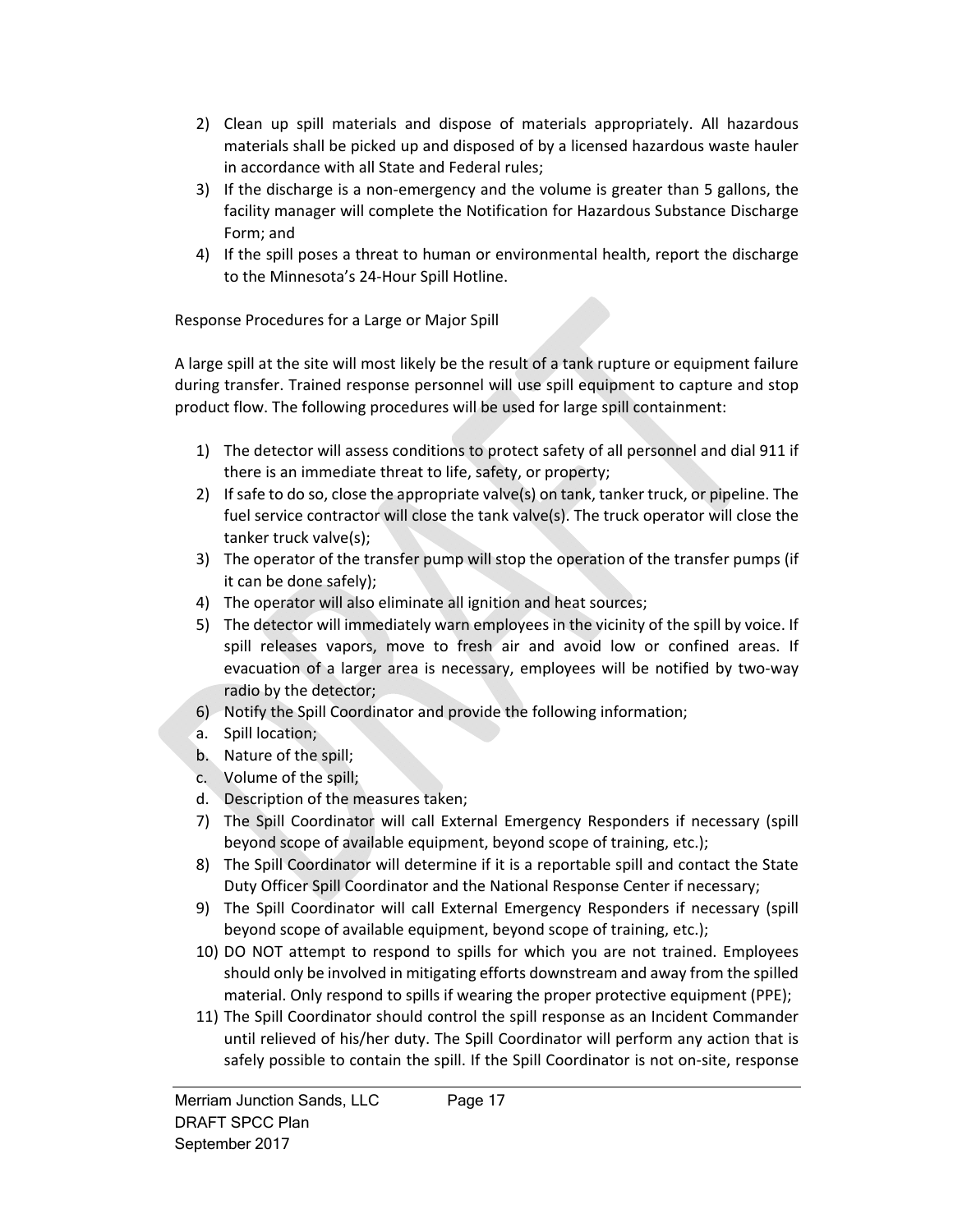actions should only involve mitigative actions downstream from the spill, in accordance with the responders training level, until an Incident Commander is on the scene;

- 12) In the event that outside contractors and/or emergency response personnel are needed, the Spill Coordinator should control the scene until the appropriate personnel arrive and the emergency response personnel arrive on the scene at which time a Unified Command should be formed. The Spill Coordinator will continue to remain on-site and share command of the scene with the Incident Commander. The Spill Coordinator will be responsible for keeping personnel away from the spill area, ensuring personnel mitigating the spill are wearing appropriate attire and are appropriately trained for the situation and giving direction on spill mitigation efforts;
- 13) The on-scene Spill Coordinator and Incident Commander, typically the highest ranking local fire or police official on-site, will command response activities as discussed below under unified command;
- 14) Contain the spill using appropriate absorbent materials or on‐site equipment. Spills can be contained by using granular absorbent, absorbent pads or on‐site equipment to excavate impacted soils;
- 15) Divert flow from any drains, drainage channels, etc.;
- 16) If the spill has left the property, take appropriate actions, notify external contractors (as necessary), and make necessary notifications;
- 17) Clean up spill materials and dispose of materials appropriately. Spill and disposal procedures are detailed in Table 5. All hazardous materials shall be picked up and disposed of by a licensed hazardous waste hauler in accordance with all State and Federal rules; and
- 18) Complete a Spill Report Form.

Spill Containment Equipment Locations

Spill containment equipment includes floor dry and shovels located near the scale house. Loaders, dozers and other machinery are available on the floor of the quarry. Spill equipment locations are shown on the Facility Diagram. Spill equipment inventory inspection is completed and logged monthly. This inventory and inspection shall be documented.

## 4.2.8 Discharge Potential – 40 CFR § 112.7 (b)

## Oil Containers:

The most probable causes for spills for the storage containers and tanks is during loading due to operational or equipment failure during oil transfers, however, a number of events can cause releases: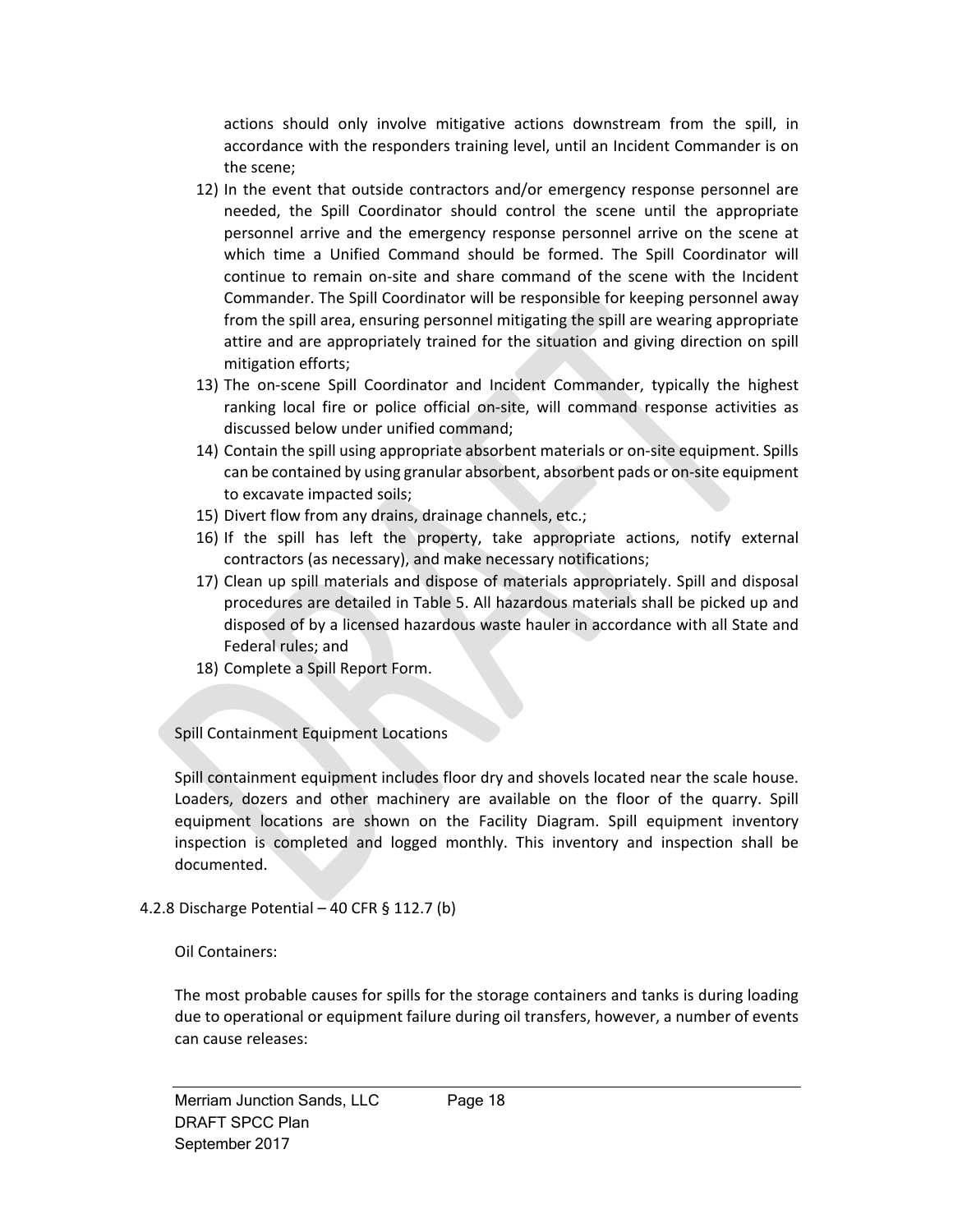- Overfilling and spilling during transfers;
- Tank/Container rupture or leakage;
- Container damage due to forklift handling;
- Incorrect hose coupling during transfers;
- Failure of delivery truck tank, hoses, fittings, and valves;
- Piping failure or rupture; and
- Valve failure or leakage.

If a spill were to occur during oil transfer, the spill event would most likely be small and could be contained within close proximity of the spill. Secondary containment is provided and spill clean‐up supplies are available adjacent to the oil containers and AST.

Table 6 summarizes the potential type of failure, potential spill volume, estimated rate and direction of spill flow from the tanks.

| <b>Potential Spill Event</b>                                                                  | <b>Spill Description</b>                                                                                                                                                                                                                                                                                                          | <b>Volume</b><br><b>Released</b><br>(gal) | <b>Spill</b><br>Rate<br>(gpm) |
|-----------------------------------------------------------------------------------------------|-----------------------------------------------------------------------------------------------------------------------------------------------------------------------------------------------------------------------------------------------------------------------------------------------------------------------------------|-------------------------------------------|-------------------------------|
| A 1,000 or 800-<br>gallon tank rupture                                                        | Oil will be contained in the secondary containment<br>structure. If secondary containment fails, oil will<br>flow over the concrete pad. A spill exceeding the<br>concrete secondary containment would flow east<br>into a drainage ditch that runs along the northern<br>Bryan Rock property line and into a stormwater<br>pond. | 1,000                                     | 1,000                         |
| A 1,000 or 800-<br>gallon tank leak                                                           | Oil will be contained in the secondary containment<br>structure. If secondary containment fails, oil will<br>flow over the concrete pad. A spill exceeding the<br>concrete secondary containment would flow east<br>into a drainage ditch that runs along the northern<br>Bryan Rock property line and into a stormwater<br>pond. | Up to<br>1,000                            | Variable                      |
| 1,000 or 800-gallon<br>tank overfill                                                          | Fuel will be spilled onto the concrete pad.                                                                                                                                                                                                                                                                                       | 40 <sup>a</sup>                           | 80 <sub>b</sub>               |
| <b>Transfer truck</b><br>failure, hose rupture,<br>pump failure, or fill<br>pipe failure/leak | Spills would pool in the portable drip pans. Spills<br>exceeding the volume of the portable drip pans<br>would flow east into a drainage ditch that runs<br>along the northern Bryan Rock property line and<br>into a stormwater pond.                                                                                            | 160 <sup>c</sup>                          | 80                            |
| Tanks associated<br>with generators and<br>processing<br>equipment                            | Direction spill would flow will depend upon the<br>locations and set up of processing spreads. Which<br>change as mining progresses.                                                                                                                                                                                              | 500                                       | 500                           |

# **Table 4: Potential Spill Sources and Volumes**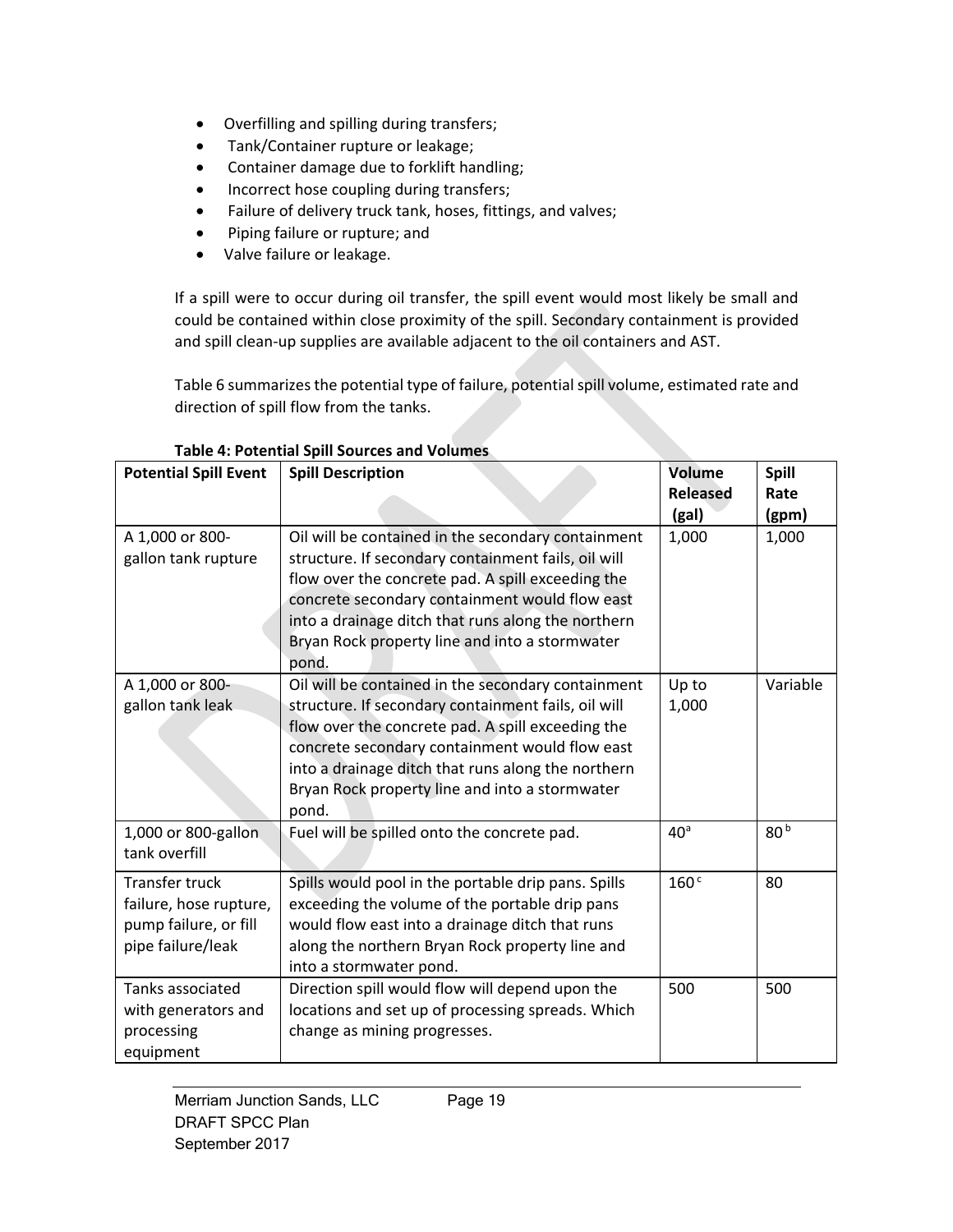| 550-gallon farm | Spills would | 550 | 550 |
|-----------------|--------------|-----|-----|
| tanks           |              |     |     |

a Based on a maximum pumping rate of 80 gpm from the fill truck and a maximum of 30 seconds to turn off the pump

Approximate maximum pumping rate of fill truck

Based on a maximum pumping rate of 80 gpm and 1 minute to turn off pump plus fuel in lines that may be released.

Based on the above information, the maximum reasonable quantity of a spill is 1,000 gallons, which is located in concrete secondary containment. The maximum reasonable quantity of a spill that does not have secondary containment is 550 gallons. Fuel transfers take place over portable drip pans.

#### 4.2.9 Containment and Spill Control – 40 CFR § 112.7 (c)

Appropriate containment and/or diversionary structures or equipment will be provided to prevent a discharge. The containment system, will be capable of containing fuel and oil and will be constructed so that any discharge from a primary containment system will not escape the containment system before cleanup occurs.

At a minimum, this site will utilize the following prevention systems:

- ‐ double walled tanks
- ‐ concrete secondary containment
- ‐ concrete pads
- ‐ sorbent materials
- ‐ Excavating equipment
- ‐ portable drip pans

4.2.10 Inspections, Testing, and Recordkeeping – 40 CFR § 112.7 (e)

A qualified individual will conduct a visual inspection of all secondary containment areas, tanks, piping, petroleum storage areas etc. at least monthly. The secondary containment area will be inspected after every rainfall, which may be more frequently than the required monthly inspection for the secondary containment area noted above. The inspection log will be maintained for at least 3 years and document, at a minimum, the following:

- Walk the site to identify cracks in the containment and substance transfer areas;
- Visually examine all tanks, piping, valves, pumps and other equipment surfaces for cracks, corrosion, releases and maintenance deficiencies;
- Identify poor maintenance and operating practices, or malfunctioning equipment

The inspection log will include:

- Date
- Qualified official/designee